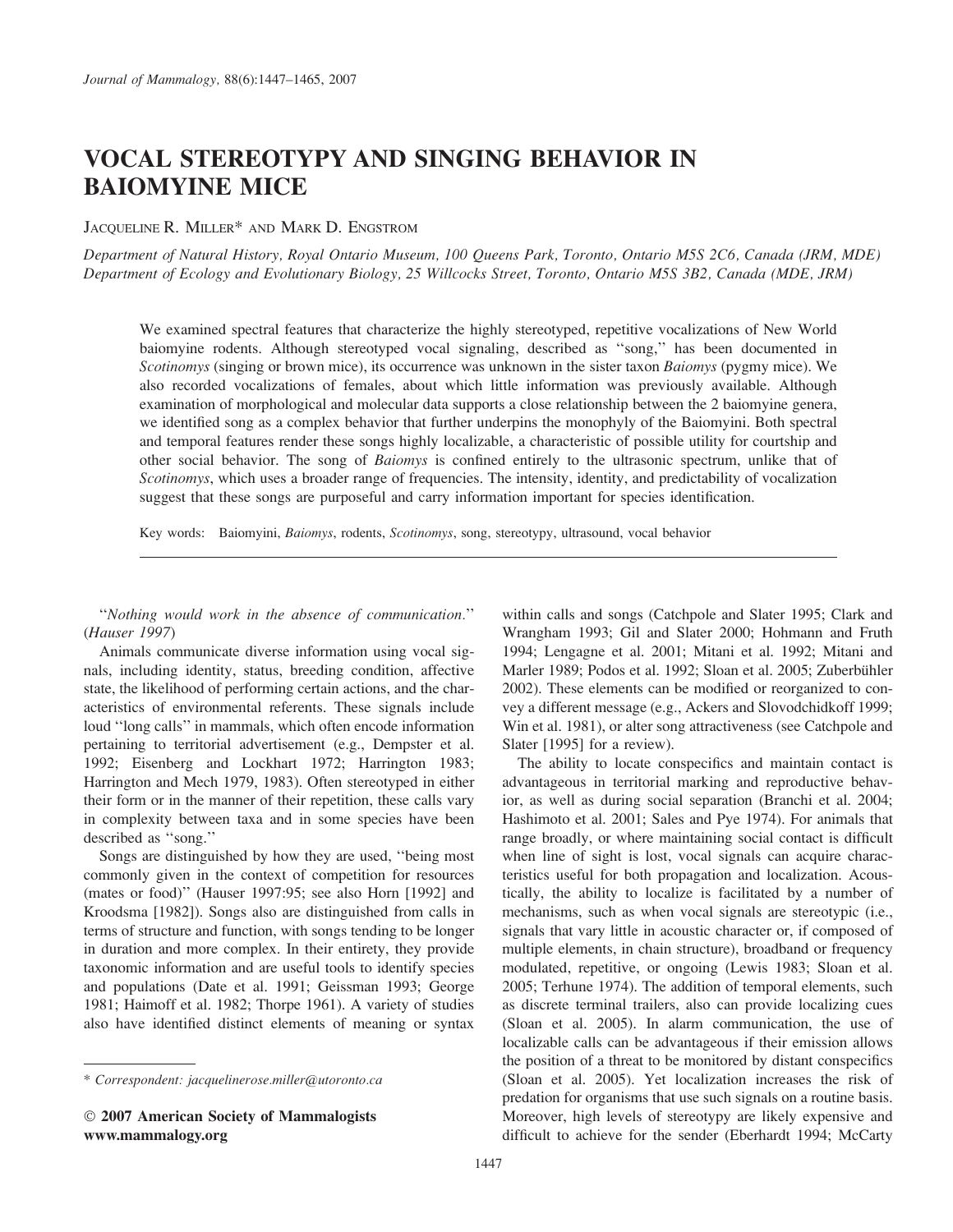

FIG. 1.—Typical posture of male Scotinomys teguina associated with stereotypic singing behavior. Both sexes of S. teguina and S. xerampalinus exhibit similar posture during vocal displays.

1996; Zahavi 1980; see also Bradbury and Vehrencamp [1998] for a review). Thus, there is a trade-off among the social and ecological benefits of producing localizable vocal signals, the energetic costs associated with maintaining spectral characteristics that enhance propagation over distance, and the increased risk of predation. This risk can be minimized when the frequencies employed are above the hearing range of potential predators, typically meaning ultrasound.

Ultrasound refers to frequencies above 15 kHz (Pye and Langbauer 1998), although in the vernacular ultrasound tends to refer to those frequencies above the upper threshold of human hearing (approximately 18–20 kHz; see for instance Hill and Wyse 1989; see also Sales and Pye 1974:4). Vocal communication using ultrasonic frequencies has been routinely observed in a variety of muroid rodents (e.g., Galef and Jeimy 2003; Holy and Guo 2005; Lui et al. 2003; Moles and D'Amato 2000; Nyby and Whitney 1978; Okon, 1972; Sales and Pye 1974; Warburton et al. 1989). However, vocal signals within the audible spectrum and with significant amplitude are rare in these taxa, possibly emphasizing their potential risk. Likewise, although stereotypic vocalization, the use of ultrasound, and singing occur in a number of mammals, we know little about these behaviors, their character, or function in mice.

The neotomine mice constitute a diverse assemblage of New World rodents, within which several lineages are known for vocalizations of varying complexity (Blair 1941; Hafner and Hafner 1978; Hooper and Carleton 1976; Packard 1960; Reid 1997; Sales and Pye 1974; this study). Some species are characterized by ecological or social conditions for which the ability to localize would be an asset (for instance, arboreal and monogamous mice). Few detailed acoustic analyses have been conducted on neotomines, or have they been presented in a phylogenetic context. This paper is part of an investigation of vocal behavior among the major lineages that constitute the Neotominae, with an emphasis on vocal stereotypy in taxa traditionally considered as peromyscines (Peromyscus and allied genera). The most spectacular of these signals are made by Scotinomys, a member of the tribe Baiomyini. Our focus is on vocal behavior in this tribe.

The tribe Biaomyini includes 2 genera, Baiomys (pygmy mice) and Scotinomys (singing mice or brown mice), both comprised of 2 species (Musser and Carelton 2005). Scotinomys is confined to premontane and montane moist forest in Central America, from Chiapas, Mexico, to western Panama. S. teguina occupies the northern and central parts of this range, whereas S. xerampelinus is restricted to Costa Rica and western Panama (Hooper 1972; Musser and Carleton 2005; Reid 1997). Areas of sympatry occur in Costa Rica, particularly the southern extent of the Central Cordillera such as Volcán Irazú, Volcán Turrialba, and Volcán Chiriqui, where the 2 species are segregated by altitude, ecology, and differences in vocal behavior (Hooper 1972; Hooper and Carleton 1976).

The long calls of Scotinomys were described by Hooper and Carleton (1976), including information for both S. teguina and S. xerampelinus, although a description of the vocalizations of females was presented for only S. teguina. The long call or ''song'' of Scotinomys is modulated temporally as well as in frequency and amplitude, and a sizeable fraction of the songs' energy is audible to the human ear. Individuals of both species assume a characteristic posture while calling (Fig. 1): reared up with neck extended and mouth agape (Hooper and Carleton 1976; Reid 1997). The calls themselves are relatively loud, and posturing contributes to acoustic resonant space (Negus 1949).

The 2 species of *Baiomys* occur at lower altitudes in drier, more open habitats, including coastal prairie mixed scrub, post oak savanna, and mesquite–cactus from Texas to Mexico (B. taylori—Eshelman and Cameron 1987), as well as arid weedy fields and dry brush throughout western and central Mexico (B. musculus—Packard and Montgomery 1978). There is only a small region of sympatry between the species of pygmy mice in west-central Mexico. In areas of overlap, the northern pygmy mouse (*B. taylori*) occupies more grassy and xerophytic habitats than B. musculus, which ranges into zones with relatively higher humidity (Packard 1960).

Little is known about the vocal behavior of Baiomys. Blair (1941:381) described the call of  $B$ .  $t$ . subater as a "highpitched, barely-audible squeal.'' The call and posture assumed resembled the ''singing'' posture of Canis latrans, in that the head appears ''thrust forward and upward, stretching the throat'' (Blair 1941:381), observations which were reiterated by Packard (1960). However Carleton (1980) noted that the call of Baiomys was "staccato-like," similar to the song of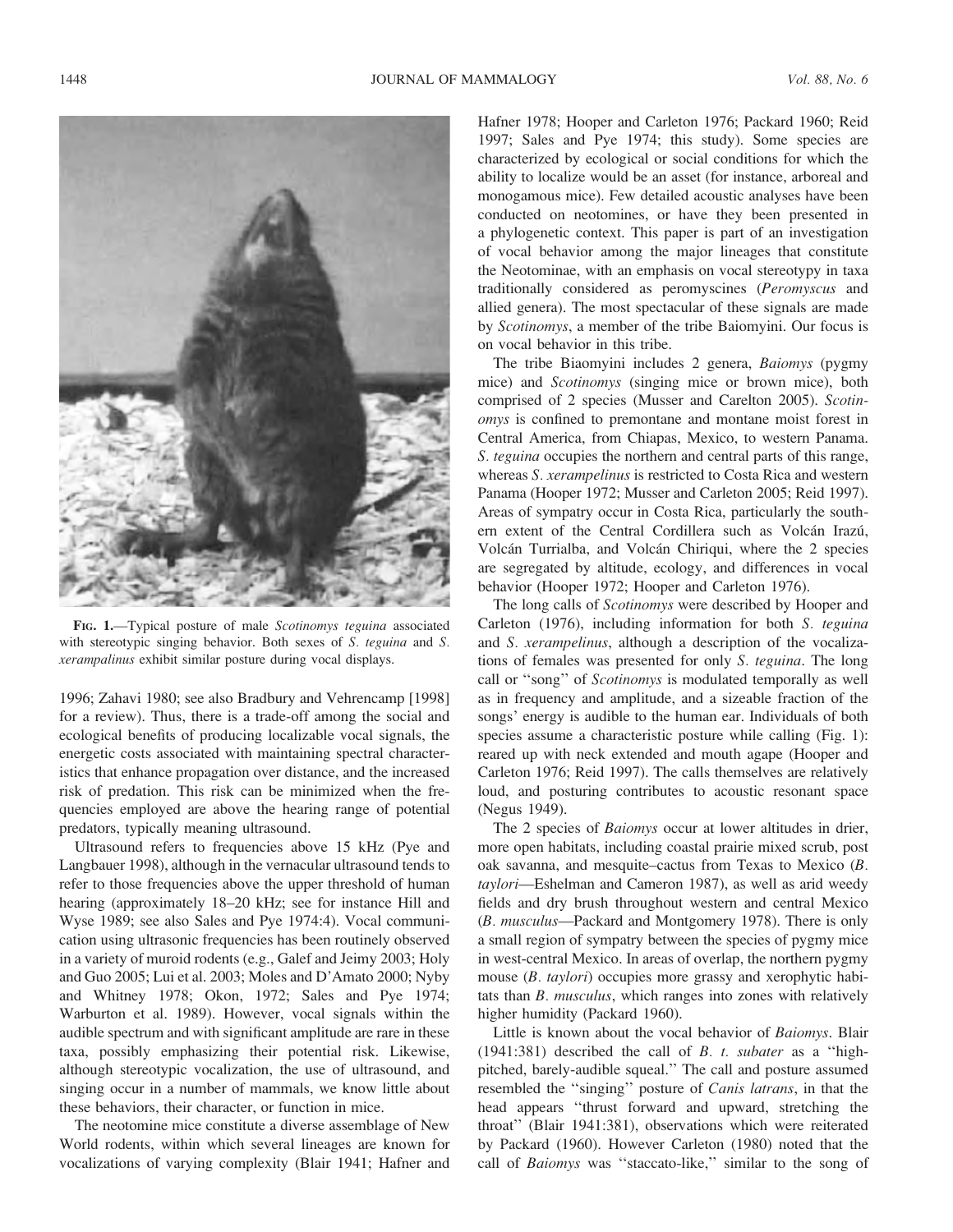Scotinomys. All descriptions of Baiomys vocalizations suggest audible frequencies.

Herein, we present the 1st comprehensive analysis of the calls of B. musculus and B. taylori, as well as providing additional data on the calls of S. teguina and S. xerampelinus. These data contribute to an expanding taxonomic inventory of acoustic behavior by the Neotominae.

# MATERIALS AND METHODS

A sample of 4–10 wild-caught males and females were examined for each species (Appendix I): B. musculus, 5 females, 4 males; B. taylori, 7 females, 6 males; S. teguina, 8 females plus 2 additional  $F_2$  females, 8 males plus 4 additional  $F_2$  males; and S. *xerampelinus*, 4 females, 4 males plus 1 additional  $F_2$  male. Individuals were observed and recorded in the laboratories at the University of Toronto, Ontario, Canada; Angelo State University, San Angelo, Texas; and Centro de Educación Ambiental e Investigación Sierra De Hualtla, Cuernavaca, Mexico. Periods of maximal acoustic activity were identified by sampling acoustic behavior initially over the 24-h clock. Recordings were obtained from single individuals housed separately. During experimental sessions focal animals were isolated from, but within hearing range of conspecifics, to gather contextual data such as patterns of vocal reciprocity. Samples ranged from 3 calls to as many as 50 calls per individual, reflecting the variance in vocalizations produced by individuals. One litter of B. musculus and several litters of Scotinomys were recorded during the course of our data collection. We also recorded neonates and adult CD1 Mus musculus post hoc for comparative purposes (work in progress).

Recording was principally in real-time, using a model 4939 Bruel and Kjaer 0.25-inch dielectric free-field capacitance microphone (Bruel and Kjaer, Nærum, Denmark), with a flat frequency response to 100 kHz, a sensitivity to 120 kHz, and with diminished sensitivity and mild attenuation of the higher frequencies. The microphone was suspended above the subject cage and positioned 30 cm from the cage floor. Microphone output was connected to either a Bruel and Kjaer model 2610 measuring preamplifier or a model ZE 0592 dual amplifier, connected to a model 2807 power supply (Bruel and Kjaer). Analog signal was converted to digital using a high-speed L-22 sound card (Lynx Studio Technology Inc., Costa Mesa, California), and CE Pro acoustic software (Syntrillium Software Corporation, Phoenix, Arizona), with sound output routed through a Eurorack MX 602A mixing board (Behringer International, Willich, Germany). Analyses were conducted using the CE Pro analytical subroutines, as well as analytical subroutines of Raven (Cornell Lab of Ornithology, Cornell University, Ithaca, New York) and SoundRuler (Center for Perceptual Systems, University of Texas, Austin, Texas) acoustic programs.

Data analysis reflects the efforts of 4 field seasons. Early samples of *Scotinomys* were recorded through time expansion using a Portable Ultrasound Processor (Ultra-Sound Advice, Wimbleton, London, United Kingdom), with a 3-Mb buffer capacity. We sampled at a frequency of 448 ks/s, with a compression–expansion ratio of 2:10, yielding 4.46 s of signal/Mb. Although the input ratio reduces sampling frequency by half, this recovers the frequency range of our microphone (to approximately 100 kHz). This ratio allows capturing the duration of Scotinomys calls and recovers the complete range of the carrier frequency and a significant proportion of the first 2 consecutive harmonic ranges. Samples were subsequently converted to real time.

Combining data on different, albeit equivalently calibrated, instruments can contribute nominally to variance around measurement mean values. However, the value ranges of data using either sampling strategy overlap significantly when interquartile data are plotted. We also assessed sampling equivalency by means of pairwise t-tests, Wilcoxon signed-rank tests, or both for individuals that were sampled by either instrumentation method ( $n = 15$ ). These tests indicate statistically insignificant differences between alternative samples with regard to spectral and temporal characteristics (Appendix II). The determination of between-species or within-species differences is therefore unaffected.

Description of calls.—There are a variety of descriptive frameworks for categorizing vocal signals, each meant to facilitate homologous comparison. However, Martin and Bateson (1993) recommend the use of neutral terms for describing behavior, so that function is not presumed. Because we know nothing about the function of the stereotypic vocalizations of the baiomyine mice a priori, we follow this example, and describe the vocalizations in terms of their acoustic character (for instance a ''chirp'' as a single vocal element, versus a ''strophe'' as a short collection of vocal elements of similar type), rather than by putative motivational identifiers (such as ''alarm'' or "distress" calls).

All recordings were digitized for analysis using 16-bit resolution at a sampling rate of 192 kHz. High-pass band filters of 500, 750, or 1,000 Hz were employed, depending on noise sources in the recording environment, improving signal-noise resolution. We computed spectrograms using both Hamming and Blackmann windows, initially at 512 then at 1,024 samples/block, with a window width of 70%. Frequency decomposition by fast Fourier transform using a Blackmann window of 2048 band resolution generated power spectra for entire calls. Larger fast Fourier transform size was employed to maximize fidelity in the spectral domain for frequency measurements. Calls were quantified for duration, complexity, and spectral dimensions, recording the following variables: call length and call complexity (number of notes or syllables), minimum overall frequency (in kHz), maximum overall frequency, peak frequency (frequency of maximum power over the entire call), and overall bandwidth. These data allow for an overview of both temporal and spectral domains and characterization of each call in toto. Mean values per individual sample for each parameter were calculated, such that statistical analyses utilized only 1 value per individual animal to avoid pseudoreplication.

Distribution of univariate data was assessed using normal probability plots and histograms, and Levene's statistic was used to assess overall heteroscedasticity. However, many formal tests for equality of standard deviation lack robustness against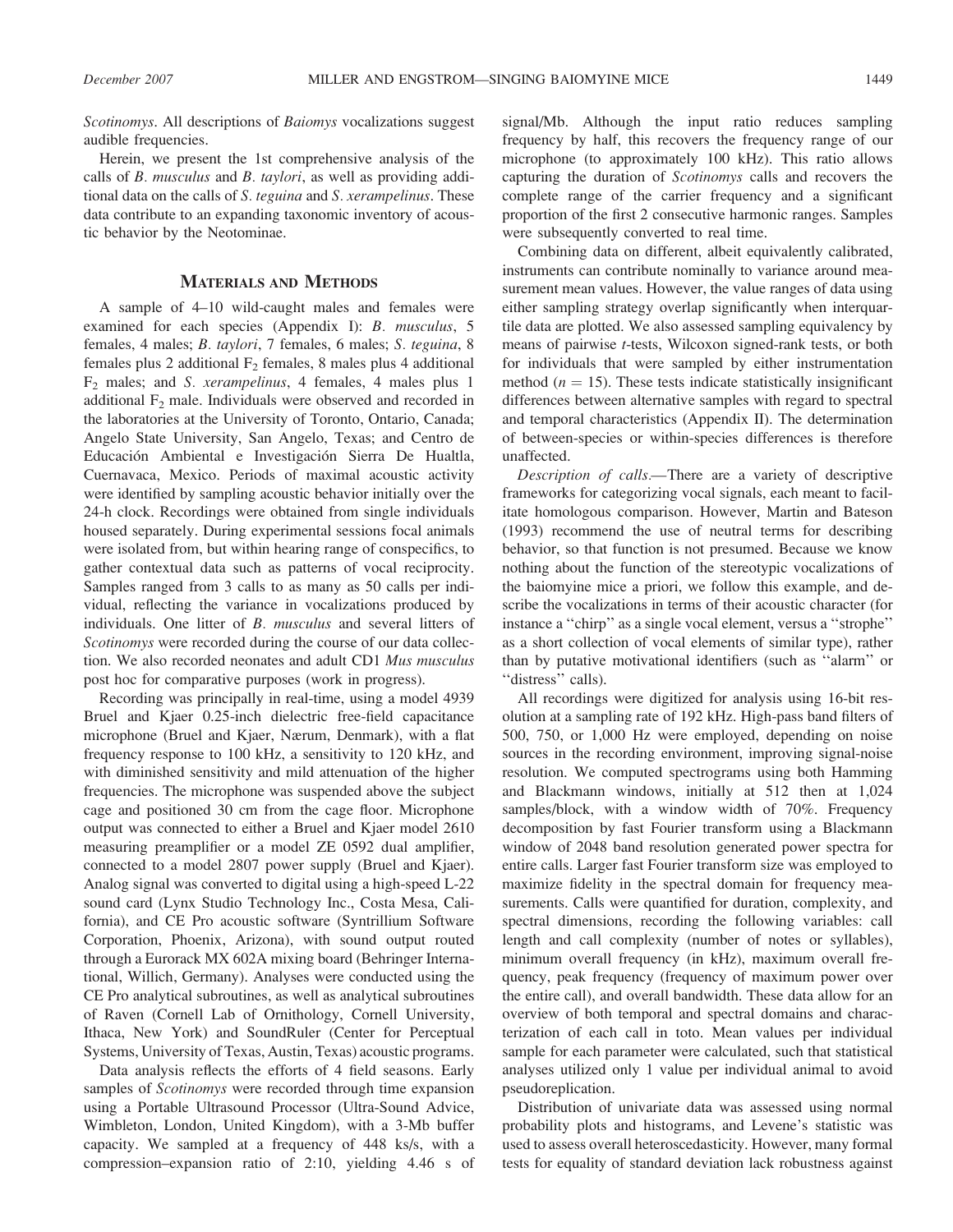nonnormality. We therefore also assessed among-group variability following Moore and McCabe (1993:723, 727; maximum/minimum  $SD \leq 2$ ). Although a conservative estimator, the parametric procedures to which this assumption applies are generally robust to moderate variation in standard deviations.

We visualized relative dimorphism within species by means of a dimorphism index of male/female values. An index value of 1.00 represents absolute monomorphism, whereas values above 1 indicate larger measurements in males, and values less than 1 indicate larger measurements in females. Statistical significance was determined from raw individual values (i.e., nonratios) using independent samples t-tests, with assumptions of equal variance and normal distribution assessed as above. We recognize here the limitations of the Portable Ultrasound Processor system with regard to memory capacity and processing. For instance, calls of Scotinomys often are introduced by a small number of quiet, low-amplitude notes that the Portable Ultrasound Processor system may not recover as consistently. Likewise, although the occurrence of extremely long calls in S. teguina males  $(>= 14 \text{ s})$  is infrequent and thus represents extreme observations, such calls are not captured in our use of the Portable Ultrasound Processor system. As such, our estimation of dimorphism in S. teguina is conservative.

We then assessed among-species differences. When variables were sexually dimorphic, we assessed samples of males and females separately. Where pooled samples of males and females were normally distributed and variance was homogeneous, we performed parametric analysis of variance (ANOVA) to assess univariate measurements, with post hoc pairwise control of error rate using Tukey's honestly significant difference. When parametric assumptions were not met, we used a nonparametric Kruskal–Wallis test, with Bonferroni correction adjusting for post hoc multiple contrasts ( $\alpha$  < 0.005, for 9 independent contrasts). All statistical analyses were performed using SPSS version 14.0 (SPSS Inc., Chicago, Illinois). Results are reported as mean  $\pm$  SD.

We used principal component analysis to assess the overall pattern of dispersion of entire vocalizations in multivariate space (NTSys version 2.1, Applied Biostatistics, New York, New York), using the covariance matrix based on standardized data. Scree plots were examined and a broken-stick model was employed, resulting in the reduction of dimensionality of the data set to 2 principal components, represented by bivariate plots. This analysis contributes a holistic perspective of calls with which to examine aspects important to species and sexual identity.

All research on live animals conformed to guidelines approved by the American Society of Mammalogists (Gannon et al. 2007), and was approved by 2 independent institutional animal care and use committees (protocols 20004234 and 20005977, Department of Ecology and Evolutionary Biology, University of Toronto; and protocol 2004-021, Royal Ontario Museum [ROM] Animal Care Committee).

#### **RESULTS**

Spectral and temporal features of the long calls of Baiomys and Scotinomys are characterized in Table 1. In all species, formant (harmonic) frequencies are clearly observed, with strong peaks that demonstrate a more-or-less linear decay in power from the carrier harmonic. In Baiomys, the moment bandwidth (relative bandwidth at any moment, position, or interval within a pulse) is significantly narrower than that for either species of Scotinomys, which have a steeper slope of frequency change and are thus relatively more broadband (Tables 1 and 2).

All 4 species produce calls consisting of complex series of frequency-modulated pulses (Figs. 2–4), each pulse beginning in the 30- to 50-kHz bandwidth and falling to lower frequencies. However, the species differ in temporal and spectral aspects of their calls (Figs. 5 and 6; Table 2). Characters that distinguish the 2 genera include frequency minimum, peak frequency, and calculated emission rate, the number of notes emitted over unit time  $(n/s)$ , averaged over the total length (duration) of the song (NN/TD). Differences in emission rates characterize both species of Baiomys with less acoustic packing per unit time than *Scotinomys* (*B. taylori:* 9.19  $\pm$  0.74; B. musculus:  $8.27 \pm 1.05$ , and S. xerampelinus appears to have a slightly faster emission rate  $(14.24 \pm 1.22)$  than S. teguina (12.72  $\pm$  1.16). Characters that further differentiated the species include bandwidth, maximum frequency, note number, and total duration. Three of these characters (song duration, pulse number, and bandwidth use) especially set apart S. teguina (Tables 1 and 2), with S. xerampelinus being more similar to either species of Baiomys than to S. teguina. Additionally, some baiomyines are dimorphic in their vocalizations, but the degree of dimorphism varies among species. This ranges from monomorphism in B. taylori to pronounced dimorphism in S. teguina.

Scotinomys.—Scotinomys is characterized by repetitive and complex vocal signals that are modulated in frequency, amplitude, and time (Figs. 5 and 6), herein termed ''songs'' (after Hooper and Carleton 1976:17; see also Figs. 3, 7, and 8). Although both baiomyine genera begin song pulses in the ultrasonic frequencies, Scotinomys invests a significant amount of song energy in the audible spectrum (Figs. 2, 3, and 6). Overall, frequency sweeps range from approximately 8 to 50 kHz, and songs range from approximately 1 to 16 s in duration, consisting of roughly 10–170 notes. Each song represents a pulse train where modulation over its course, in terms of frequency maxima and minima, varies individually from being nonconstant to highly stereotyped (Fig. 6). In S. teguina, frequency bandwidth is more or less internally constant in the pulse train, but with variation at either the introduction or terminal ends. Bandwidth tends to widen toward signal terminus in S. xerampelinus (Figs. 6–8). Overall, the song patterns vary between individuals, with some members of both species being more stereotyped in their use of frequency.

There is evidence of sexual dimorphism in both spectral and temporal features. However, spectral differences between sexes, illustrated by the dimorphism index, are subtle, and generally not statistically significant. There is pronounced sexual dimorphism in the vocalizations of Scotinomys in temporal characters, especially S. teguina (Tables 1 and 3). Although S. teguina demonstrates the largest degree of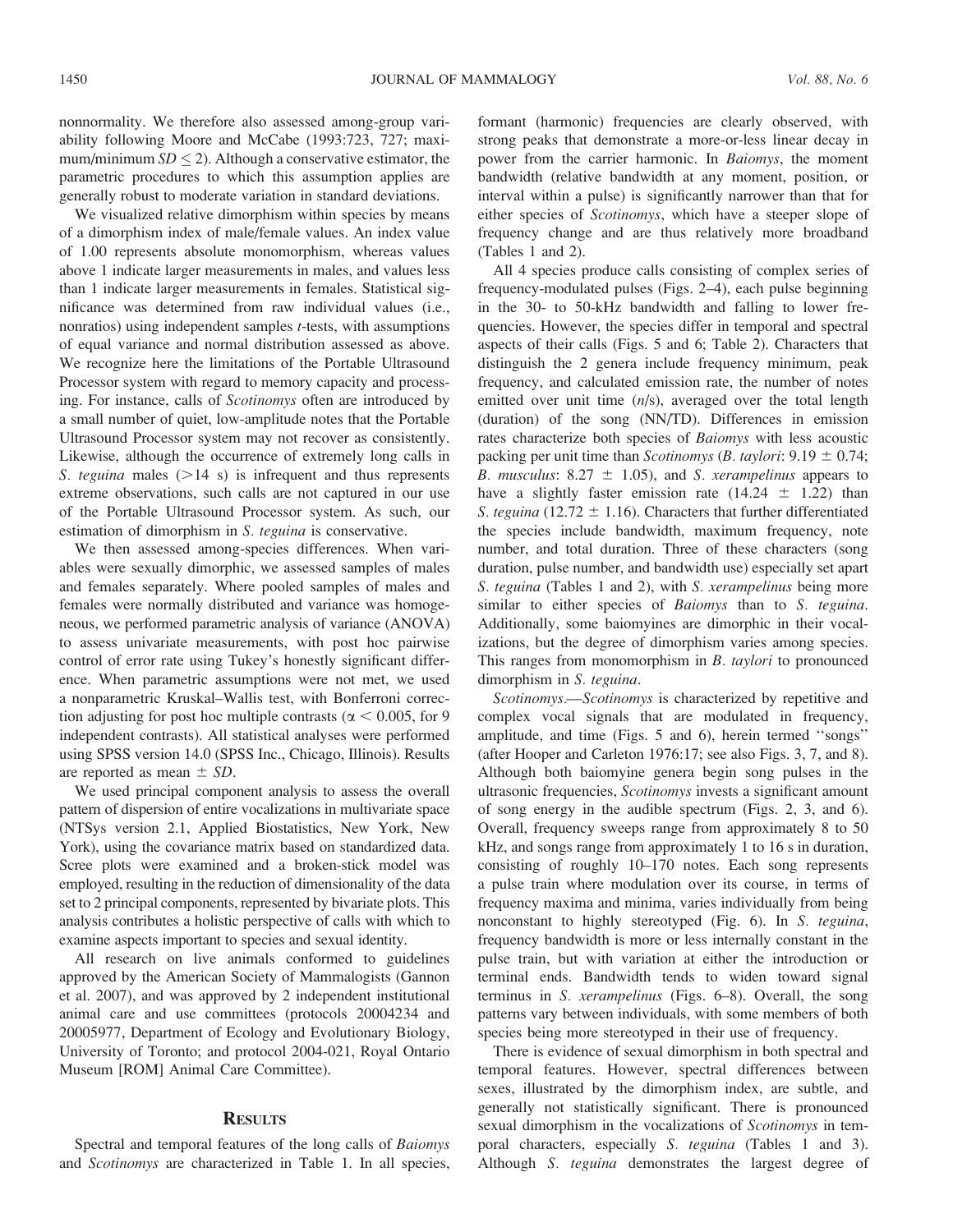TABLE 1.- Descriptive statistics for acoustic parameters measured over entire calls of Baiomys and Scotinomys. Overall means are based on individual sample means for either sex, with the number of individuals in parentheses. The total number of calls analyzed appears after sex, in parentheses. Frequency in kilohertz (kHz). Bandwidth modulation represents bandwidth of the frequency sweep across calls. Range reports minimum and maximum values over total call samples. Individual data are available upon request.

| Variable                | Species            | Sex $(n$ calls) | $\bar{X} \pm SD$ (sample <i>n</i> means) | Range             |
|-------------------------|--------------------|-----------------|------------------------------------------|-------------------|
| Total duration (s)      | <b>B.</b> musculus | Male (140)      | $2.535 \pm 0.220(4)$                     | $1.157 - 3.436$   |
|                         |                    | Female (130)    | $2.396 \pm 0.441(5)$                     | $2.422 - 2.590$   |
|                         | B. taylori         | Male (144)      | $1.886 \pm 0.657(6)$                     | $0.422 - 7.580$   |
|                         |                    | Female (169)    | $1.995 \pm 0.399(7)$                     | $0.804 - 4.948$   |
|                         | S. teguina         | Male (346)      | $9.220 \pm 0.869$ (12)                   | $3.753 - 18.073$  |
|                         |                    | Female $(247)$  | $6.428 \pm 0.970(10)$                    | $1.063 - 9.774$   |
|                         | S. xerampelinus    | Male (152)      | $2.578 \pm 0.267(5)$                     | $1.393 - 3.844$   |
|                         |                    | Female $(120)$  | $1.832 \pm 0.104$ (4)                    | $0.890 - 2.696$   |
| Pulse number            | <b>B.</b> musculus | Male (140)      | $20.903 \pm 2.561$ (4)                   | $5 - 29$          |
|                         |                    | Female $(130)$  | $20.118 \pm 6.201(5)$                    | $9 - 31$          |
|                         | B. taylori         | Male (144)      | $17.110 \pm 6.440(6)$                    | $3 - 47$          |
|                         |                    | Female (169)    | $18.757 \pm 3.245$ (7)                   | $7 - 44$          |
|                         | S. teguina         | Male (346)      | $113.384 \pm 8.296$ (12)                 | $60 - 174$        |
|                         |                    | Female (247)    | $84.375 \pm 13.465$ (10)                 | $20 - 118$        |
|                         | S. xerampelinus    | Male (152)      | $35.574 \pm 4.497(5)$                    | $9 - 53$          |
|                         |                    | Female (120)    | $27.053 \pm 2.088$ (4)                   | $18 - 43$         |
| Minimum frequency (kHz) | <b>B.</b> musculus | Male (140)      | $27.464 \pm 1.053$ (4)                   | $17.910 - 30.460$ |
|                         |                    | Female $(130)$  | $25.831 \pm 1.508$ (5)                   | $21.870 - 35.970$ |
|                         | B. taylori         | Male (144)      | $21.266 \pm 0.975(6)$                    | $16.600 - 24.510$ |
|                         |                    | Female (169)    | $21.261 \pm 1.815$ (7)                   | $17.960 - 26.170$ |
|                         | S. teguina         | Male (346)      | $10.451 \pm 1.450$ (12)                  | $7.125 - 14.760$  |
|                         |                    | Female $(247)$  | $11.010 \pm 1.481$ (10)                  | $7.697 - 14.060$  |
|                         | S. xerampelinus    | Male (152)      | $10.434 \pm 1.260(5)$                    | $7.968 - 13.120$  |
|                         |                    | Female $(120)$  | $11.677 \pm 1.704$ (4)                   | $8.671 - 15.000$  |
| Maximum frequency (kHz) | <b>B.</b> musculus | Male (140)      | $47.818 \pm 2.243$ (4)                   | $36.090 - 57.610$ |
|                         |                    | Female (130)    | $49.463 \pm 2.823$ (5)                   | 44.140-58.980     |
|                         | B. taylori         | Male (144)      | $39.592 \pm 2.899(6)$                    | 29.490 - 47.070   |
|                         |                    | Female $(169)$  | $39.869 \pm 2.235(7)$                    | 32.610 - 48.630   |
|                         | S. teguina         | Male (346)      | $42.063 \pm 2.384$ (12)                  | $32.060 - 51.358$ |
|                         |                    | Female (247)    | $40.090 \pm 3.359$ (10)                  | 31.300 - 48.510   |
|                         | S. xerampelinus    | Male (152)      | $34.252 \pm 1.780(5)$                    | $26.900 - 41.440$ |
|                         |                    | Female $(120)$  | $34.374 \pm 3.039$ (4)                   | 24.060 - 43.120   |
| Peak frequency (kHz)    | <b>B.</b> musculus | Male (140)      | $36.453 \pm 1.194$ (4)                   | 22.850 - 34.370   |
|                         |                    | Female (130)    | $37.133 \pm 1.406$ (5)                   | 33.000 - 41.790   |
|                         | B. taylori         | Male (144)      | $30.027 \pm 1.731$ (6)                   | $26.130 - 47.460$ |
|                         |                    |                 |                                          | 24.600 - 34.470   |
|                         |                    | Female $(169)$  | $30.079 \pm 1.345$ (7)                   |                   |
|                         | S. teguina         | Male (346)      | $23.875 \pm 2.831$ (12)                  | 14.250 - 41.430   |
|                         |                    | Female (247)    | $23.205 \pm 2.331(10)$                   | 14.430 - 35.780   |
|                         | S. xerampelinus    | Male (152)      | $16.598 \pm 1.005$ (5)                   | 12.180 - 21.280   |
|                         |                    | Female $(120)$  | $18.021 \pm 2.634(4)$                    | 13.350 - 28.280   |
| Bandwidth modulation    | <b>B.</b> musculus | Male (140)      | $20.354 \pm 3.196$ (4)                   | 7.770 - 31.930    |
|                         |                    | Female (130)    | $23.632 \pm 2.780(5)$                    | 15.200 - 32.790   |
|                         | B. taylori         | Male (144)      | $18.325 \pm 2.697(6)$                    | $8.400 - 27.150$  |
|                         |                    | Female (169)    | $18.687 \pm 2.157(7)$                    | $12.110 - 25.390$ |
|                         | S. teguina         | Male (346)      | $31.613 \pm 2.475$ (12)                  | 22.123-43.858     |
|                         |                    | Female $(247)$  | $29.097 \pm 3.793$ (10)                  | $22.863 - 39.185$ |
|                         | S. xerampelinus    | Male (152)      | $23.818 \pm 1.508(5)$                    | 15.650 - 32.847   |
|                         |                    | Female $(120)$  | $22.697 \pm 1.362$ (4)                   | 13.750 - 29.300   |

dimorphism in absolute terms for these measurements, it is equivalent to S. xerampelinus in relative terms, with long-call vocalizations of males of both species approximately 40% longer in duration, on average, than those of females (S. teguina:  $t = 7.20$ ,  $df = 20$ ,  $P < 0.0001$ ; S. xerampelinus:  $t =$ 5.22,  $d.f. = 7, P = 0.001$  and with 34% more notes or pulses per call in males than in females (S. teguina:  $t = 6.20$ , d.f. = 20,  $P < 0.0001$ ; S. xerampelinus:  $t = 3.47$ ,  $df = 7$ ,  $P =$ 0.009). No significant dimorphism was evident in either species

in the number of notes emitted per unit time, averaged over the total length of the song (NN/TD).

There are significant differences between *S. teguina* and *S.* xerampelinus in all univariate parameters, with the exception of minimum frequency (Tables 1 and 2). However, each pulse of the complex pulse train of these mice modulates rapidly to its frequency minimum, which is significantly less than the pulse maximum frequency. Minimum frequencies in both species of Scotinomys average 10–12 kHz, but maximum frequencies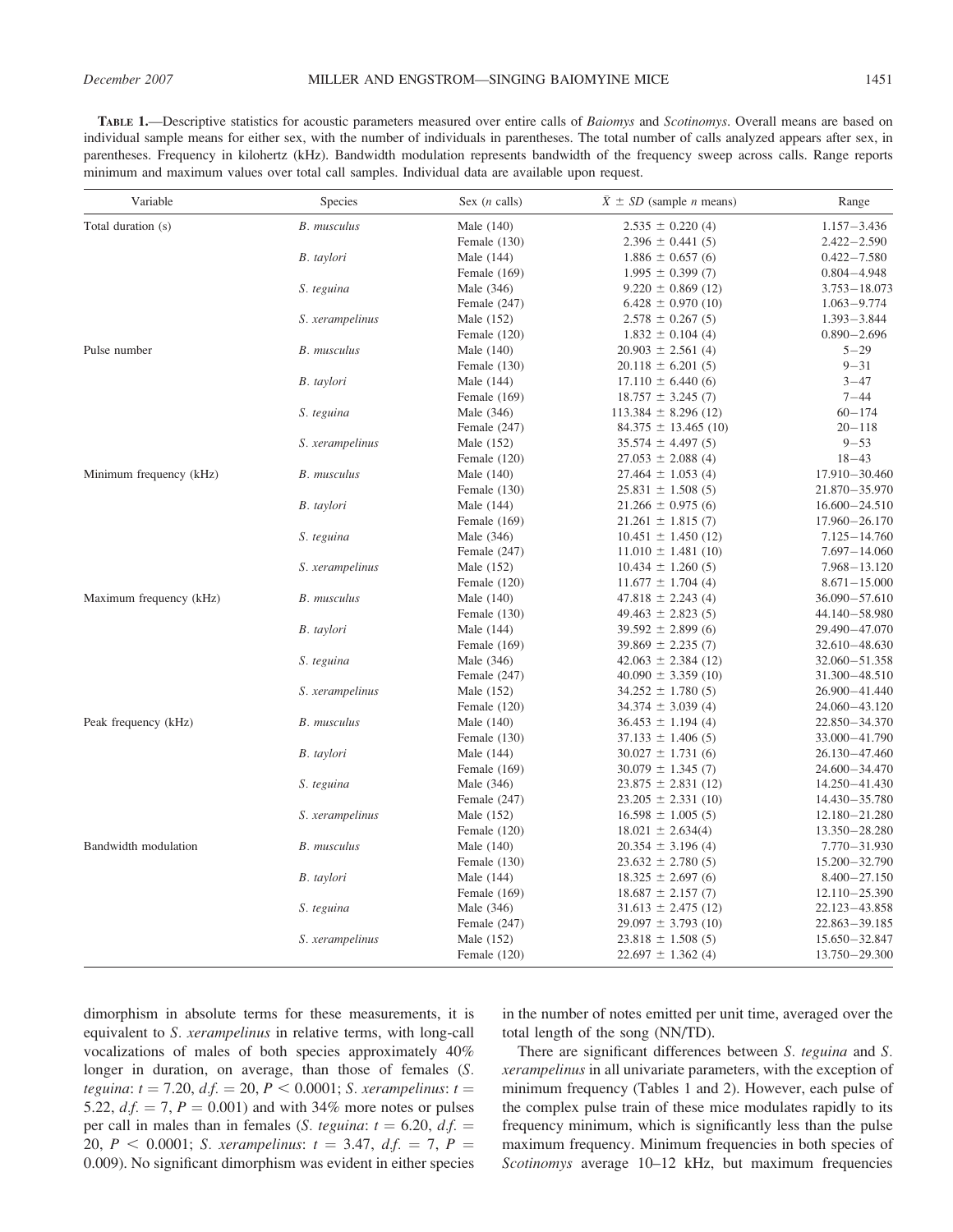

FIG. 2.—Spectrogram and power spectra for Baiomys musculus and B. taylori. Frequency is given in kHz, with 18–20 kHz representing the approximate boundary between audible and ultrasonic acoustic spectra. A) Baiomys musculus ROM 117128 (female); B) B. musculus BmX (male); C) B. taylori ROM 117148 (female); D) B. taylori ROM 117145 (male). Power spectra are denoted in relative amplitude, with increasing negative values representing logarithmic decay from maximum power. The spectral peak represents frequency range of maximum power, paired to the frequency scale on the y-axis of the corresponding spectrograms. The carrier harmonic is represented in the tallest peak, wherein the carrier bandwidth for Baiomys is significantly narrower than for either species of Scotinomys.

differ between species (Tables 1 and 2), ranging from a mean of 34.31  $\pm$  2.25 kHz in S. xerampelinus to 41.17  $\pm$  2.97 kHz in S. teguina. Overall bandwidth is therefore broad across calls, and is broadest in S. teguina (S. teguina versus S. xerampelinus:  $t = 8.29$ ,  $d.f. = 29$ ,  $P < 0.0001$ , equal variance not assumed). Overall differences in frequency and bandwidth (Tables 1 and 2) also indicate that species use different spectral ranges.

In both sexes, S. teguina exceeds the values of S. xerampelinus for both the temporal measurements of total duration and note number. S. teguina has a longer call, the duration of which significantly exceeds that of S. xerampelinus and Baiomys by 2–3 times in females (Figs. 5, 8, and 9A) and 3–4 times in males (Table 2; Figs. 4, 5, and 9B). The call is complex in S. teguina, in terms of note number, particularly in males (Fig. 4). The increased number of notes results, in part, from the overall increase in call duration, where there is a strong correlation (Scotinomys: Spearman's rho = 0.964,  $P$  < 0.0001,  $n = 859$ ). Variance in pulse number is greatest in S. teguina, suggesting that the temporal complexity of calls is more variable in this species. Although S. teguina represents a larger sample, increased variability also was evident when reduced subsamples, randomly selected, were contrasted.

Baiomys.—The repetitive and complex vocal signals of Baiomys are modulated in frequency, amplitude, and time (Figs. 2, 5, and 9). In these characteristics, their long calls resemble those of Scotinomys. However, the spectral range used by Baiomys, both in frequency maximum and minimum, is entirely



FIG. 3.—Spectrogram and power spectra for Scotinomys xerampelinus and S. teguina. A) Scotinomys xerampelinus ROM 117709 (female); B) S. xerampelinus ROM 117708 (male); C) S. teguina ROM 116832 (female); D) an equivalent 4-s segment of S. teguina ROM 117155 (male). Power spectra are denoted in relative amplitude, with increasing negative values representing logarithmic decay from maximum power. The spectral peak represents frequency range of maximum power, paired to the frequency scale on the y-axis of the corresponding spectrograms. The carrier harmonic is represented in the tallest peak, and the carrier bandwidth for Scotinomys is significantly broader than for either species of Baiomys, with minima clearly below 20 kHz.

above the audible spectrum. Both species of Baiomys employ a relatively narrow overall bandwidth during the course of their calls as compared to either species of Scotinomys, and are characterized by higher minimum frequencies (range 22–30  $kHz$ ). Of the 2 species, the songs of B. musculus occupy the higher end of this range (Table 2). The upper end of the bandwidth (in kHz) used by Baiomys is lower in B. taylori (39.59  $\pm$  2.88 for males, 39.87  $\pm$  2.24 for females) than in B. musculus  $(47.82 \pm 2.24$  for males,  $49.46 \pm 2.83$  for females). The highest frequencies are attained by B. musculus, and there is significant overlap between B. taylori and S. teguina (Tables 1 and 2).

Songs in Baiomys also are shorter in duration than in Scotinomys, with fewer syllables (compare Figs. 7 and 8 to 9A and 9B). However, there is more variation between syllables in Baiomys than appears in the calls of Scotinomys. Thus, in Baiomys the call is more complex in form albeit less complex in terms of overall repetition rate. The pattern of frequency modulation over the course of the pulse train is not constant but curvilinear in progression in either species (Fig. 6). Graded temporal change is evident within songs, in terms of both the interval between syllables and syllable duration.

There are no significant differences in temporal characteristics of song in either species, and both species are generally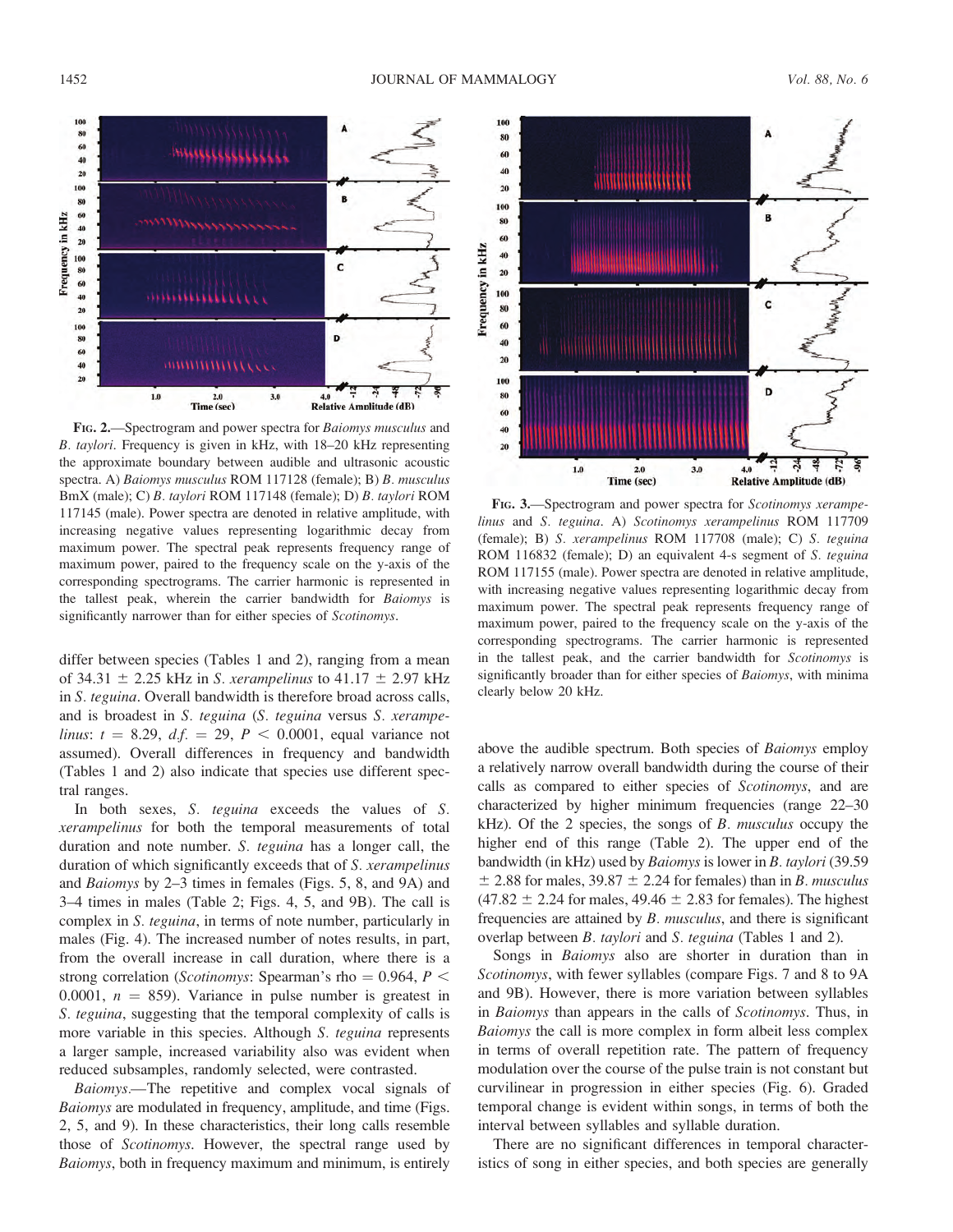TABLE 2.—Tests of significance for univariate acoustic measurements reporting either ANOVA F-statistic or Kruskal-Wallis chisquare statistic. Where measurements are sexually dimorphic among taxa, tests of male and female means are reported independently. Subsets are grouped according to significant differences. Patterns of taxonomic subsets reflect comparisons of nonoverlapping ranges of standard error about the mean, alpha  $= 0.05$ . TD  $=$  total duration;  $NN =$  pulse number; FMIN = overall frequency minimum; FMAX = overall frequency maximum;  $TPEAK =$  overall peak, or maximum amplitude frequency; and BW = modulation bandwidth. St = Scotinomys teguina,  $Sx = S$ . xeramelinus, Bm = Baiomys musculus,  $Bt = B.$  taylori.

| Variable    | Sex    | $F(d\hat{f})$          | $\chi^2$ , $(d.f.)$ | $\boldsymbol{P}$ | <b>Subsets</b>                                |
|-------------|--------|------------------------|---------------------|------------------|-----------------------------------------------|
| TD          | Male   | 226.262(3, 23)         |                     |                  | $< 0.0001$ (Bm, Bt, Sx) (St)                  |
|             |        | Female 84.045 (3, 22)  |                     |                  | $< 0.0001$ (Bm, Bt, Sx) (St)                  |
| NN.         | Male   | 388.231 (3, 23)        |                     |                  | $< 0.0001$ (Bm, Bt) (Sx) (St)                 |
|             |        | Female 97.248 (2, 22)  |                     |                  | $< 0.0001$ (Bm, Bt, Sx) (St)                  |
| <b>FMIN</b> | Pooled |                        |                     |                  | $40.666$ (3) $\leq 0.0001$ (Bm) (Bt) (St, Sx) |
| <b>FMAX</b> | Pooled | 44.816 (3, 49)         |                     |                  | $< 0.0001$ (Bm) (Bt, St) (Sx)                 |
| PEAK        |        | Pooled 168.772 (3, 49) |                     |                  | $< 0.0001$ (Bm) (Bt) (St) (Sx)                |
| <b>BW</b>   | Pooled |                        |                     |                  | $42.078(3) < 0.0001$ (Bt) (Bm, Sx) (St)       |

sexually monomorphic in call parameters. However, B. musculus is weakly dimorphic in minimum frequency  $(t =$ 3.09,  $df = 7$ ,  $P = 0.018$ ), with a dimorphism index value of 1.063. The dimorphism index for bandwidth is relatively large in B. musculus (0.861), but also not statistically significant.

Minimum, maximum, and peak frequencies can be used to distinguish between species of Baiomys; however, temporal characters and overall emission rate cannot (Tables 1 and 2). The expected positive relationship between call length and pulse number, although evident across all baiomyine species (Spearman's rho = 0.911,  $P < 0.0001$ ,  $n = 1416$ ) is, however, weakest in the pygmy mice (Baiomys: Spearman's rho  $=$ 0.832,  $P < 0.0001$ ,  $n = 557$ ). Overall emission rates for neither species are sexually dimorphic.

Principal component analysis.—In multivariate space, individuals clustered into 4 groups corresponding to species (Fig. 10). Data dispersal in both sexes is similar in multivariate space. The first 2 principal component axes (PCA1 and PCA2) account for the majority of variation (Table 4). Total duration, number of notes, and minimum frequency have the largest loading values on PCA1, whereas maximum and peak emphasized frequency have the largest loading values on PCA2. This is to be expected because the calls of both species of Scotinomys appear more densely packed with regard to number of notes per unit time than are the songs of either species of Baiomys.

The distinct nature of the call of S. teguina is evident by its separation from S. *xerampelinus* and *Baiomys*, on both PCA1 and PCA2 (Fig. 10). Also, clusters representing the 2 species of Baiomys are more homogeneous by sex with less apparent dimorphism than the 2 species clusters of Scotinomys. Dispersal patterns within S. teguina are affected in part by the presence of an outlying sample (female, ROM 116808), corresponding to an  $F_2$  generation individual. Likewise, the 2 females from the locality of Escazu, near Pico Blanco (ROM 117157 and 116832), occupy the upper limits of the distri-



FIG. 4.—Entire spectrogram of the song of Scotinomys teguina ROM 117155 (male). The 4-s segment appearing in Fig. 3 represents the middle one-third of this song, from the 6- to the 10-s marks. Total duration  $= 11.115$  s, total number of notes  $= 130$ , carrier bandwidth from 6.937 kHz to 42.930 kHz.

bution of females, which in the pooled multivariate data most closely approximate the distribution of male S. teguina. Clusters (analyses of males and females) corresponding to S. xerampelinus are equidistant from both S. teguina and Baiomys in both PCA1 and PCA2, reflecting the intermediate status of this species in temporal character, as well as its lower maximum and peak frequencies.

Strong positive loadings on the 1st principal component indicate songs of increasing length and complexity, distinguishing the 2 genera, but likewise distinguishing species within genera. In contrast, strong positive loadings on the 2nd component for minimum and peak frequency reflect greater investment in the ultrasonic acoustic spectrum, either by means of increasing bandwidth to include higher frequencies (S. teguina) or by increasing the frequency minimum that, in part, defines the bandwidth used (Baiomys).

Additional vocalizations.—During male–female contact encounters, we recorded low-amplitude, individually piped notes as well as short pulse trains of similarly muted frequencymodulated sequences, or ''strophes.'' These were weaker, but more tonal than notes comprising the typical song. Strophes made under these circumstances bear some superficial similarity to the song, but there are differences that distinguish the 2. Strophes are characterized by more irregular modulation, and are most often restricted to higher frequencies. We also identified variation in emission rates within strophes, as well as distinct modulation forms (Fig. 11).

Neonates of the baiomyines recorded (B. musculus, S. teguina, and S. xerampelinus) produce a restricted number of vocalizations, the most common of which is the audible chirp. Occurring frequently in long trains while in the nest, they carry roughly between 4.5 and 7.5 kHz and are of a lower frequency than the long vocalizations of adults. These stronger vocal signals range from being relatively tonal, to more coarsely broadband and noisy. Aroused states result in long series of chirps in which higher harmonic structure is more distinct. The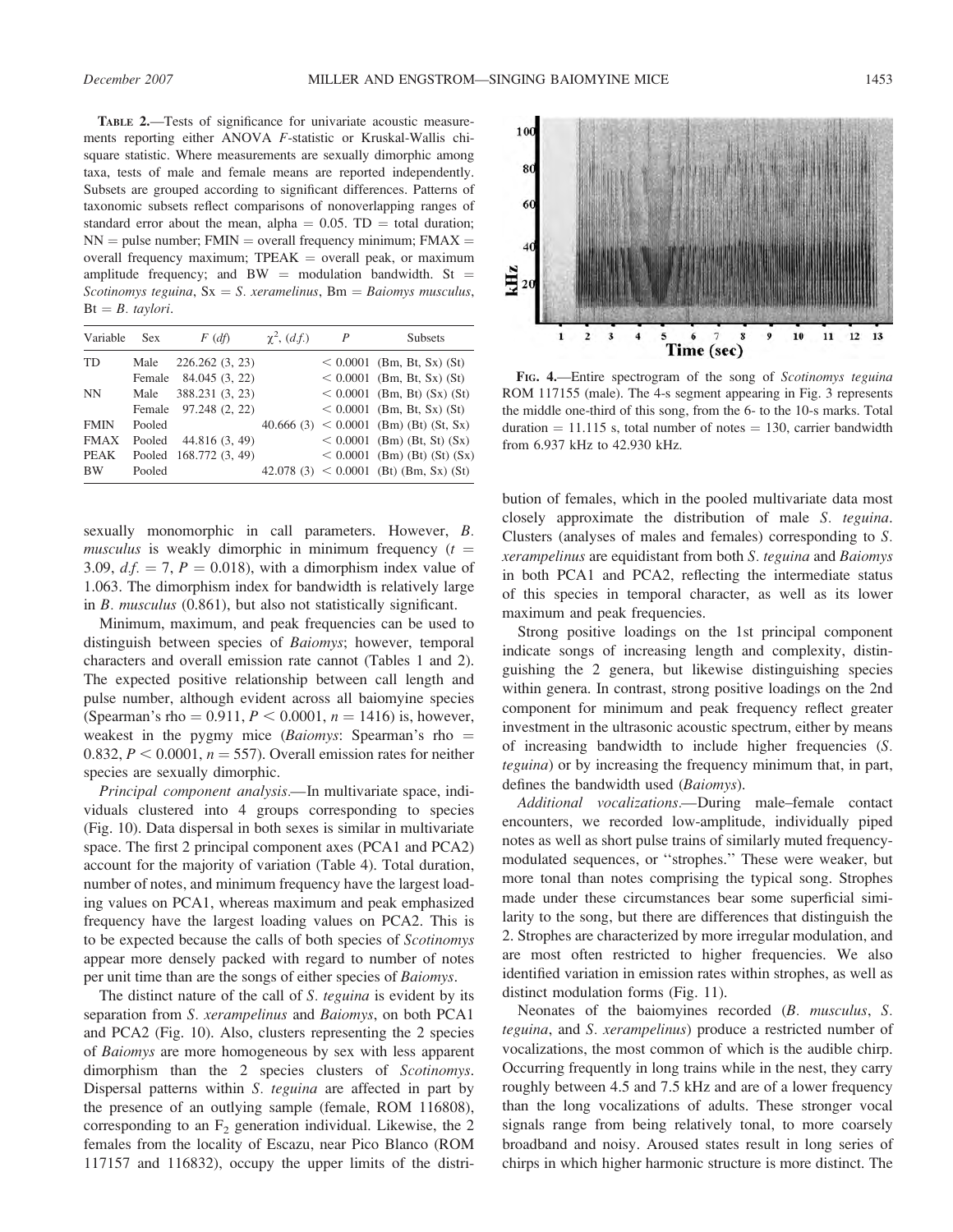

FIG. 5.—Oscillograms for A–D) Baiomys, and E–H) Scotinomys, with time represented on the x-axis and power on the y-axis. Note the difference in time scales on the x-axis, which were selected to be able to display the shorter songs of Baiomys with the longer songs of Scotinomys. Amplitudes represent relative rather than absolute power, because of variation in instrumentation, and difficulties in calculating the exact distances to a subject. Baiomys taylori: A) female, B) male; B. musculus: C) female, D) male; Scotinomys xerampelinus: E) female, F) male; S. teguina: G) female, H) male. All oscillograms are of the same individuals presented in Figs. 3 and 4, and correspond to those spectrograms. Oscillograms for S. teguina demonstrate the increasing power envelope from beginning to terminus, a pattern generally characteristic for both species and sexes of Scotinomys, but that is less pronounced in S. xerampelinus.

chirp is similar to that observed in adult mice during contact interactions, in particular same-sex interactions.

In addition to the audible chirps (Fig. 12A), there are pulses of frequency-modulated notes emitted by both B. musculus and S. teguina (Figs. 12B and 12C). These occur as single notes, in couplets, or in short strophes with a frequency range of approximately 40–30 kHz. Although less complex, infant calls share similarities to the songs of adult Baiomys, and bear the rudiments of the elongated song of adult Scotinomys. These

piping notes bear a striking resemblance to the calls of separated neonatal M. musculus, which we have recorded from the CD1 laboratory strain of M. musculus (Fig. 12D).

# **DISCUSSION**

Song.—We provide the 1st quantified analysis of acoustic communication by baiomyine mice. The principal vocalizations of both Baiomys and Scotinomys are pulse trains of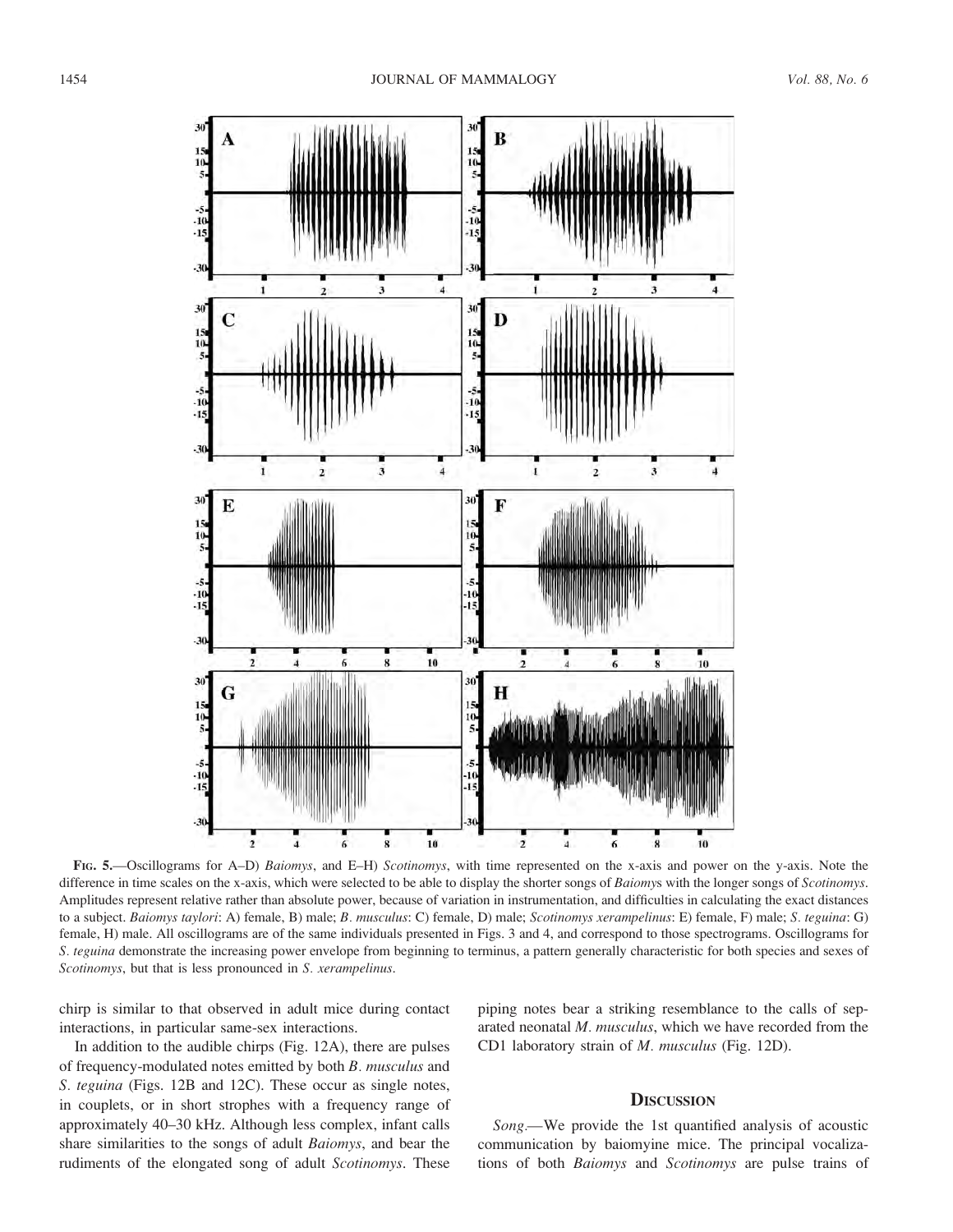

FIG. 6.—Frequency modulation over interval time for A and B) maximum and C and D) minimum frequency in A and C) *Baiomys* and B and D) Scotinomys. Note the difference in y-axis scale between genera, in accordance to respective frequency spread. Intervals represent sequentially, the 1st, 3rd, 5th, 10th, 15th, 20th, 25th, 30th, 35th, and 40th notes, then every 10th note thereafter until the termination of the song. The last interval on respective x-axes represents the last note. The number of intervals present in each species reflects the relative song length. Bars represent total species' means  $\pm SD$  of a randomly selected call for each individual in the species sample. Species are monomorphic in either variable depicted and sample means are pooled for sexes.

similar notes that resemble a simple polysyllabic, 1st-order sequence (after Broughton 1963). However, careful examination reveals progressive modulation in power, frequency, and time over the duration of the signal. Because syllables vary, albeit in either a graded or progressive manner, these vocalizations can be defined as ''song'' (Broughton 1963:882; Hooper and Carleton 1976:17; see also Holy and Guo 2005). As such, they conform to the classic concept of song as a ''recognizable sequence or pattern of notes of more than one kind'' (Thorpe 1961:38). In Scotinomys, syllabic distinction is predominantly temporal, when considering total syllable number. However, the lower frequency limit of each modulated note generally reduces as songs progress. Modification of syllable maximum frequency also occurs, with a single direction of change in S. xerampelinus, and a tendency for bidirectional change in S. teguina at either end of the song (Fig. 6). In Baiomys, syllables are more distinctively graded in the spectral domain. Although baiomyine signals do not share the phrases or motifs notable in recently described songs of males of the BALB/c strain of M. musculus (Holy and Guo 2005), the complex nature of note modulation complies both with Broughton's definition of "song," as a "sound of animal origin which is not both accidental and meaningless," as well as Thorpe's definition of ''a series of notes [or syllables], generally of more than one type, uttered in succession and so related as to form a recognizable sequence or pattern in time'' (Broughton 1963:882; Thorpe 1961:15). Modulation is gradual and continuous, as opposed to disjunct or patterned. As such these calls retain syllabic identity, but as a single phrase. They are therefore best described as continuous, multisyllabic songs.

Songs can be distinguished from calls by being longer in duration and more complex. Hauser (1997) also posits that song is most commonly used in competitive situations, notably in the competition for resources and mates. There are numerous studies of avian vocal behavior that support the idea that song complexity and production is influenced by female choice, thus generating sexual selection (Andersson 1994; Eriksson and Wallin 1986; Johnson and Searcy 1996; Nowicki and Searcy 2004). Mating signals should be more expensive, in terms of fitness, if they are reliable targets of selection (Andersson 1994).

Singing behavior has only been described and documented in a few mammals. Principal examples include the humpback whale, Megaptera novaeangliae (Payne and McVay 1971; Thompson et al. 1979), sac-winged bats (Saccopteryx bilineata—Behr and von Helversen 2004; Davidson and Wilkinson 2004), false vampire bats (Cardioderma cor— McWilliam 1987), and some primates, most notably the duetting of gibbons such as Hylobates klossii, H. lar, and Symphalangus syndactylus (e.g., Chivers and Gittins 1978; Cowlishaw 1992; Raemaekers et al. 1984). Singing behavior in mice has attracted significant attention, particularly regarding its putative function in reproductive behavior (Holy and Guo 2005; Nyby and Whitney 1978; Nyby et al. 1979, 1981; White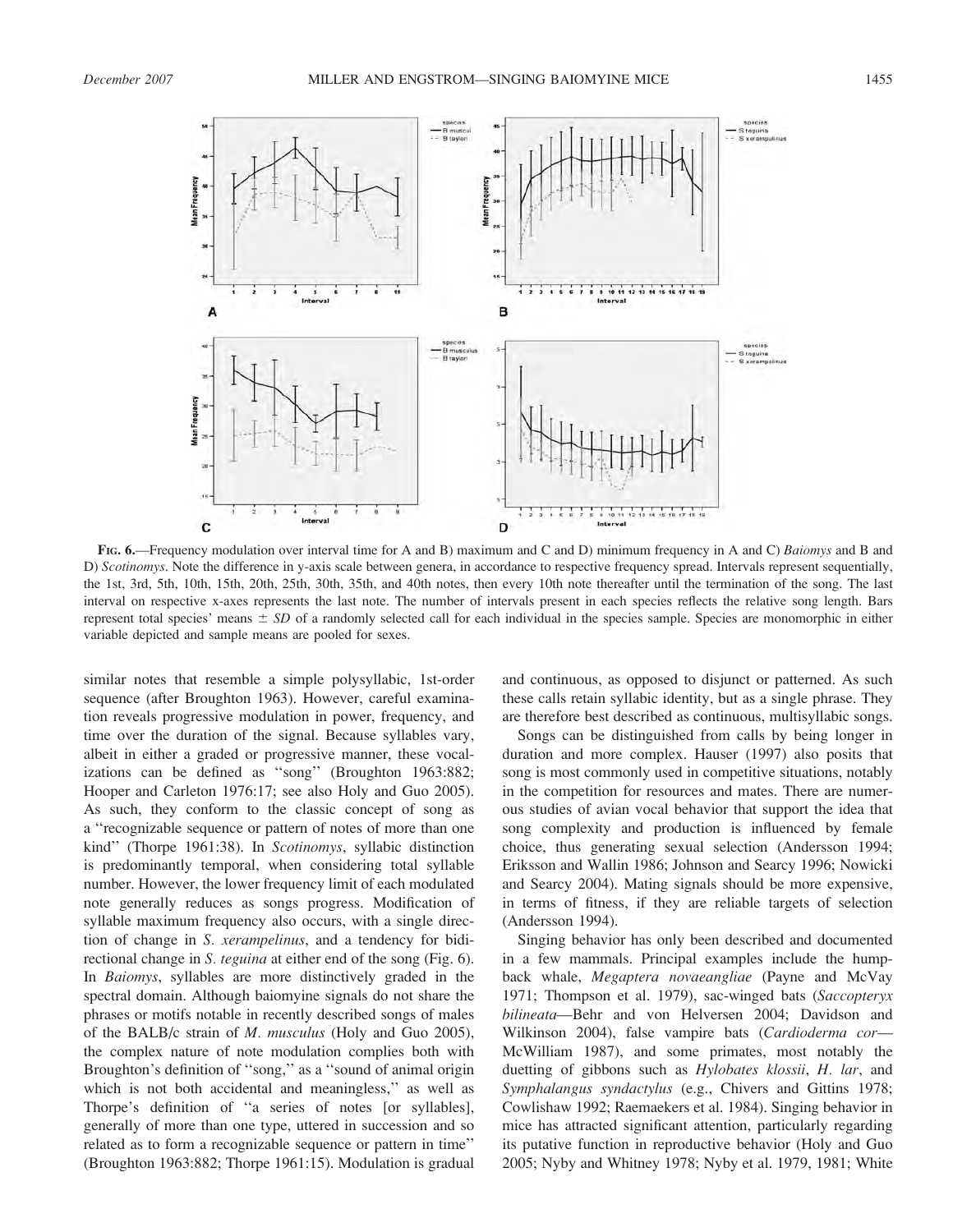

FIG. 7.—Complete, expanded spectrogram of female Scotinomys teguina ROM 117151 in real time. The spectrogram demonstrates varying frequency and temporal modulation through the course of the song, as well as harmonic structure. Total duration  $= 6.119$  s, number of notes  $= 82$ , bandwidth ranges from 8.531 kHz to 33.750 kHz.

et al. 1998). However, complex vocal signals have been known to occur in a variety of distantly related rodent species as well as in some insectivores (Sales and Pye 1974). The phenomenon of stereotypic ''song,'' or signaling, is likely more widespread than currently appreciated.

Our data reaffirm those of Hooper and Carleton (1976) regarding the general features, similarities, and dissimilarities between the 2 species of Scotinomys. In general features, S. teguina calls are longer, more complex, and modulated over a broader bandwidth than songs of S. xerampelinus (Table 1). Our study sample included mice from localities also sampled by Hooper and Carleton (Volcán Irazú, various localities in Cartago), and include a sample of S. teguina from the foothills of Escazu. These latter mice are somewhat smaller in size than other populations and exhibit more aggressive tendencies in captivity. Call duration of mice originating from this region is more variable, a distinction not unlike the Nicaraguan sample described by Hooper and Carleton (1976). Variability in S. teguina may therefore reflect random geographical variation or contextual adaptation. This variation and a greater representation of vocalizations by females in our study likely contribute to differences in the 2 data sets. Here we provide the 1st complete exemplar spectrograms for females of either species (Figs. 7 and 8). Hooper and Carleton (1976) also



FIG. 8.—Complete, expanded spectrogram of female *Scotinomys xerampelinus* ROM 117709 in real time. The spectrogram demonstrates varying frequency and temporal modulation through the course of the song, however, with less overall complexity than is demonstrated by S. teguina. Total duration  $= 2.291$  s, number of notes  $= 29$ , bandwidth ranges from 13.680 kHz to 38.060 kHz.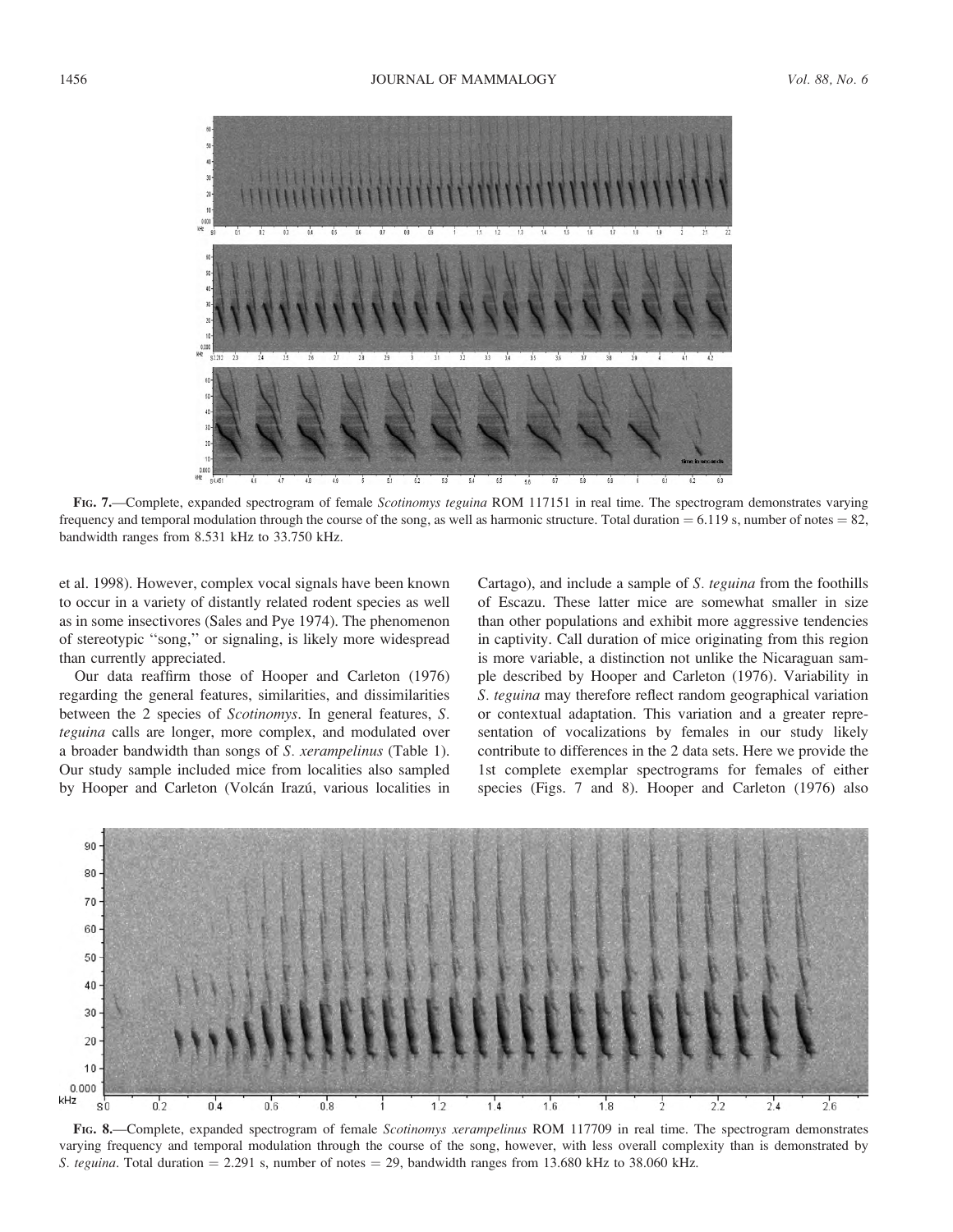TABLE 3.—Relative dimorphism (male/female) based on overall means of individual mean values for call variables per species of Baiomys and Scotinomys (total duration [TD]; pulse number [NN]; minimum frequency [FMIN]; maximum frequency [FMAX]; peak overall frequency [TPEAK] or maximum amplitude frequency; and bandwidth modulation [BW]), where monomorphism equals 1.000. Values greater than 1 indicate males  $>$  females, and values less than 1 indicate females  $>$  males. Greater deviations from 1.00 indicate larger magnitudes of sexual difference. Values in bold denote significant differences in means between males and females, as determined by independent sample t-test, with a Bonferroni correction for multiple comparisons ( $P \leq 0.002$ ).

| Variable     | B. musculus | B. taylori | S. teguina | S. xerampelinus |
|--------------|-------------|------------|------------|-----------------|
| TD           | 1.058       | 0.945      | 1.434      | 1.406           |
| <b>NN</b>    | 1.039       | 0.912      | 1.344      | $1.315*$        |
| <b>FMIN</b>  | 1.063       | 0.999      | 0.941      | 0.894           |
| <b>FMAX</b>  | 0.967       | 0.993      | 1.042      | 0.996           |
| <b>TPEAK</b> | 0.982       | 0.998      | 1.029      | 0.921           |
| <b>BW</b>    | 0.861       | 0.981      | 1.086      | 1.078           |
| RATE (NN/TD) | 0.991       | 0.938      | 0.937      | 0.931           |

 $* P = 0.009.$ 

recognized that, despite their characteristic high frequencies, the songs of Scotinomys propagate well in the field. This suggests an investment of significant energy. We concur, because we have been able to detect signals at  $>5$  m in the laboratory and up to 5 m for songs broadcast in various habitats with our instrumentation.

Scotinomys versus Baiomys.—Although there are noteworthy similarities between vocalizations of Baiomys and Scotinomys, there are also important differences. Vocalizations of both genera are characterized by pulse trains of individual notes, or syllables, that are individually modulated in pitch. These high-to-low frequency sweeps constitute principal frequency modulation, and characterize all species. Overall, however, syllables vary in both duration and pitch from the onset of the call to its termination (Fig. 6). This variation in pitch across successive notes in a pulse train compounds principal frequency modulation, and is herein termed 2nd-order frequency modulation (frequency modulation over time). In part it reflects a changing functional bandwidth over the duration of the song experienced by all species (Fig. 6). Temporal modulation of the pulse train appears most pronounced in S. teguina, and may represent a scaling phenomenon reflecting the large magnitude of call elongation that discriminates S. teguina among the Baiomyini: in essence, the longer the call, the more exaggerated the modulated change by the termination of the song.

We also interpret song complexity in terms of duty cycle: the average rate of notes over the course of the song (Bee and Gerhardt 2001; Crocroft and Ryan 1995; Morris 1980). Both genera differ in this characteristic. Unlike Scotinomys, Baiomys is generally monomorphic in its song and, despite durations of similar length to S. *xerampelinus*, there are fewer syllables in the pulse train. The relative lack of numeric complexity in Baiomys suggests less energy investment in vocal activity, as opposed to the temporal fraction between notes and phrases

| <b>TABLE 4.</b> —Eigenvalues of normalized data, percentage of total   |  |  |  |  |
|------------------------------------------------------------------------|--|--|--|--|
| variation, and vector loading values of the parameters total duration, |  |  |  |  |
| note number, frequency minimum, frequency maximum, peak                |  |  |  |  |
| frequency, and bandwidth for the first 2 principal components in the   |  |  |  |  |
| principal component analysis for the pooled data set. Cumulative       |  |  |  |  |
| percent of total variation is given in parentheses after principal     |  |  |  |  |
| component 2 values.                                                    |  |  |  |  |

| Parameter           | Principal component 1 | Principal component 2 |
|---------------------|-----------------------|-----------------------|
| Eigenvalue          | 0.344                 | 0.132                 |
| % of total variance | 68.35                 | 26.56 (94.56)         |
| Total duration      | 0.4520                | 0.3614                |
| Number of notes     | 0.5308                | 0.3078                |
| Frequency minimum   | $-0.5327$             | 0.3320                |
| Frequency maximum   | $-0.1077$             | 0.5860                |
| Peak frequency      | $-0.3293$             | 0.5108                |
| <b>Bandwidth</b>    | 0.3319                | 0.2452                |

that represents acoustic ''dead space.'' Thus, there is greater acoustic ''packing'' in Scotinomys than in Baiomys, with an average rate of pulse emission in Scotinomys more than 50% greater than within the song in Baiomys.

Variation in complexity, as measured by emission rate, clearly distinguishes the 2 genera and also species within Scotinomys. Emission rate is slightly slower in S. teguina than in S. xerampelinus. Because the songs of both species are temporally modulated, this lower rate of emission may in part be a product of temporal scaling, reflecting the effect of significant call elongation in S. teguina. This phenomenon may also, in part, explain sexually dimorphic features in the songs of Scotinomys. Although S. teguina demonstrates the largest absolute degree of dimorphism in temporal features, it is equivalent to S. xerampelinus in terms of relative call length. Thus, the appearance of increased dimorphism in S. teguina relative to S. xerampelinus is likely attributable to allometry.

The most significant difference between the 2 genera is in the bandwidth extremes of the acoustic spectrum habitually used. Crudely differentiated, these represent the ultrasonic and audible (sonic) spectrum (Pye and Langbauer 1998; see also Hill and Wyse 1989; Sales and Pye 1974:4). Although anthropocentric in definition, ''ultrasound'' maintains biological significance in that frequencies of these magnitudes are also above the peak hearing sensitivities of many potential predators of mice, such as raptorial birds.

Most birds, in particular birds of prey, are insensitive to ultrasound, and have variably reduced sensitivities to frequencies above 2–6 kHz (Dooling 1991; Edwards 1943; Klump et al. 1986; Sales and Pye 1974; Schwartzkopff 1955). Higher frequencies also are less likely to be seismically propagated, important when predators (e.g., snakes) can potentially detect vibrations in the substrate. In Baiomys, the entire call is generally produced at frequencies greater than 20 kHz. Although a proportion of the S. teguina song, regardless of sex, is above the 20 kHz mark, minimum and peak frequencies can range substantially lower. In S. xerampelinus, the full range of peak and minimum frequencies occupy the audible spectrum. An increased risk of predation correlated with the production of song was noted by Hooper and Carleton (1976).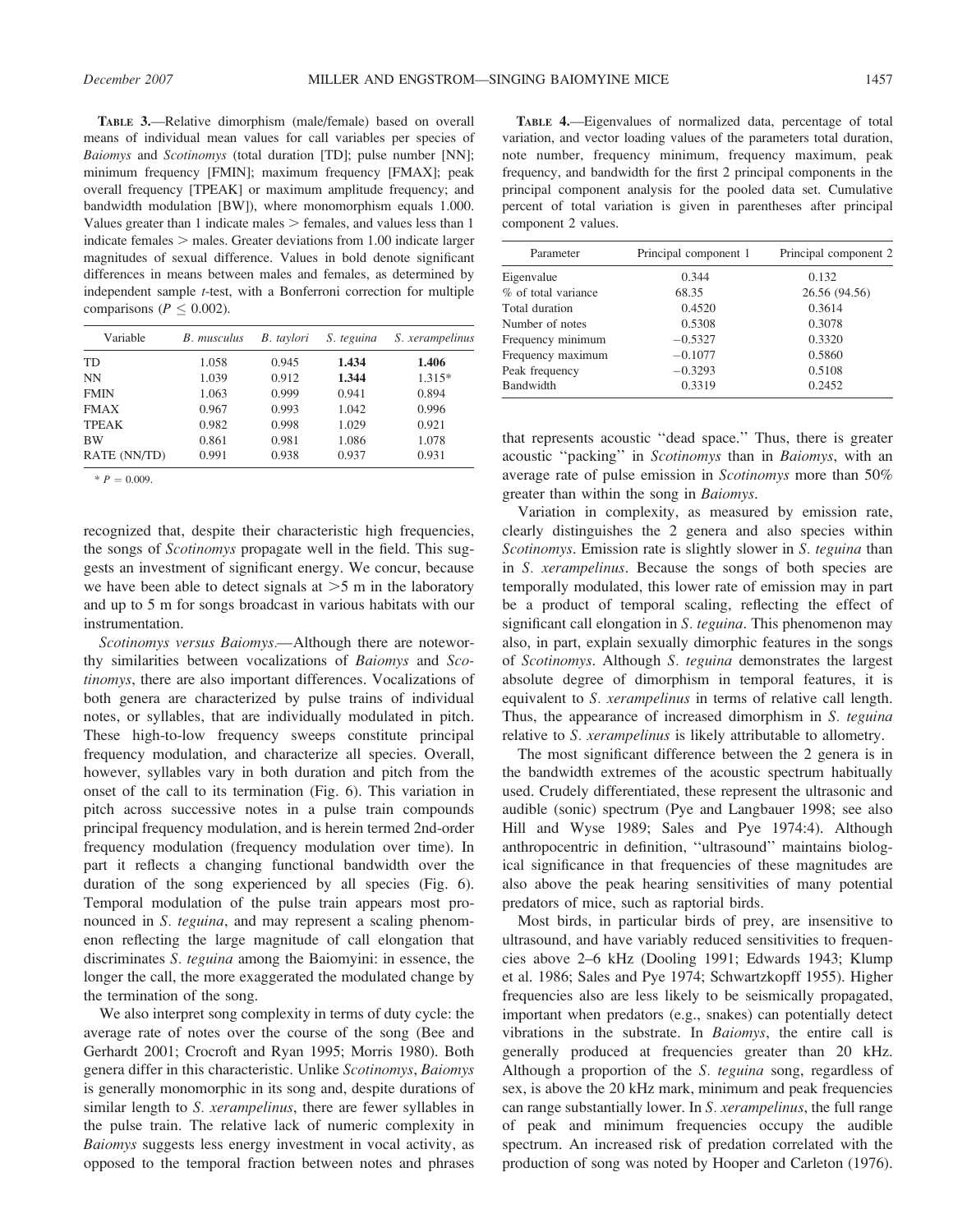

FIG. 9.—Complete, expanded spectrogram of female Baiomys taylori ROM 117148 and male B. musculus BmX in real time. Both calls demonstrate less densely packed signals compared to Scotinomys, per unit time. Both frequency and temporal modulation are evident through the course of the songs. A) female B. taylori; B) male B. musculus. A) Total duration  $= 2.151$  s, number of notes  $= 19$ , bandwidth ranges from 19.820 kHz to 39.160 kHz. B) Total duration  $= 3.003$  s, number of notes  $= 25$ , bandwidth ranges from 26.950 kHz to 48.430 kHz.

Loud, low-frequency calls travel farther and are more easily detectable than ultrasound, and selective use of frequency has been speculated to serve a possible role in predation avoidance (e.g., Wilson and Hare 2004). However, more detailed



FIG. 10.—Principal component analysis of call variables, with axes scaled according to sample variance explained by each component.  $0 =$  males, 1 = females. Genera are distinguished on principal component axis 1 and species separate on principal component axis 2. Sexes segregate in multivariate space in Scotinomys, and to a lesser degree in *Baiomys musculus*. However in *B. taylori*, sexes are nearly homogeneous, consistent with lack of sexual dimorphism in the song of that species.

ecological profiles of each of the baiomyine species are required to address questions about the costs and benefits of signaling strategies.

Other vocalizations.—In addition to the song and the chirp, we found previously unreported vocalizations in each genus. These sequences constitute unique vocalization categories in the Scotinomys repertoire, ranging from single modulations to more complex series (strophes). We therefore term the stereotypic song as type I and these strophes as type II frequency-modulated signals, the latter of which possess distinct variants. We also report the 1st observations of frequency-modulated ultrasound in baiomyine infants. Detailed analyses are limited by sample size, but we draw attention to similarities between these infant vocalizations and one variant of the 2nd type II adult vocalization, documented herein.

For infant mice, separated from a parent, frequencymodulated pure tones would provide an ideal mechanism for localization. Playbacks of these vocalizations frequently elicit vigorous searching by parental mice (Allin and Banks 1971; Sales and Smith 1978; Sewell 1970; Smith 1976; see also Ehret 1992). In *Mus*, these calls generally disappear in adult mice, and are emitted mainly during copulation. There are a limited number of cases where vocalizations forming part of the neonatal or juvenile vocal repertoire persist in adult mammals. These include whining behavior in canids (Cohen and Fox 1976), the whistles of raccoon cubs (Sieber 1984), the pip call of the juvenile Egyptian mongoose (Ben-Yaacov and Yom-Tov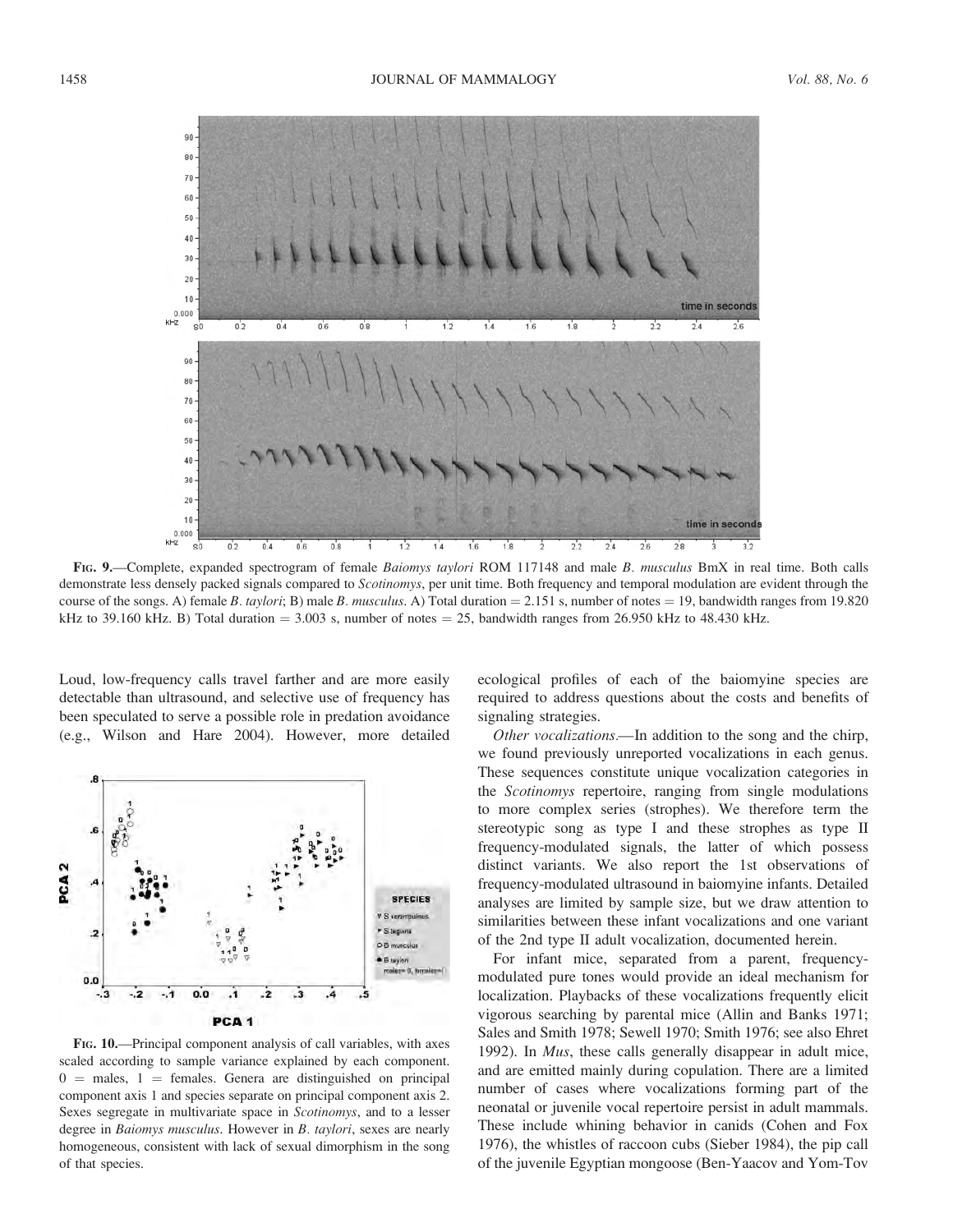

FIG. 11.—Type II frequency-modulation variants recovered from adult male–female dyad experiments: variant 1, variant 2, variant 3. Both subjects here belong to Scotinomys teguina. Dyad experiments allowed for direct contact between subjects; however, some variants were recovered when subjects were physically separated, but within potential visual and olfactory contact.

1983; Dücker 1960; see also Estes 1991), and the nest-chirp of the African civet (Ewer and Wemmer 1974). In baiomyines, the call structure and behavior of adults suggests the retention of an element of the neonatal repertoire, gaining energy and repetition in adulthood. The ultimate function is retained (localization tool), but the proximate motivation is novel.

Frequency dispersion.—The carrier frequency of baiomyines (being the frequency in which the most energy is invested and thus also the frequency of greatest biological significance to the receiver) appears to represent the formant frequencies  $F_2$  or higher. Sidebands lower than the carrier are evident intermittently in the adult vocalizations of some individuals of Scotinomys, principally 2nd-generation animals. As well, there are distinct differences in the lower frequency limits of type I frequency modulation (the song), and type II variants. Audible vocalizations additionally occur in all species during paired encounters. In *Baiomys*, the frequency difference between the minimum frequency of these short chirps and the minimum frequency employed by the adult Baiomys call suggests that the 2nd harmonic may also be suppressed in this genus during song.

This marks a dichotomy in vocal behavior: all baiomyines, and in particular Baiomys, are capable of using lower frequencies than those that characterize their stereotyped call. Selective use of higher frequencies, particularly when harmonically concordant, suggests suppression of the fundamental, which may not constitute the carrier frequency of the stereotyped call.

Function.—The songs of baiomyines are characterized by a number of features that make them ideally suited for



FIG. 12.—Vocalizations of infant baiomyine mice. Two- to 4-day-old pups of Baiomys musculus: A) audible vocalizations and B) ultrasound type II variants. Five-day-old pup of Scotinomys teguina: C) ultrasound type II variants. Seven-day-old pup of CD1 strain of Mus musculus: D) separation ultrasonic vocalization.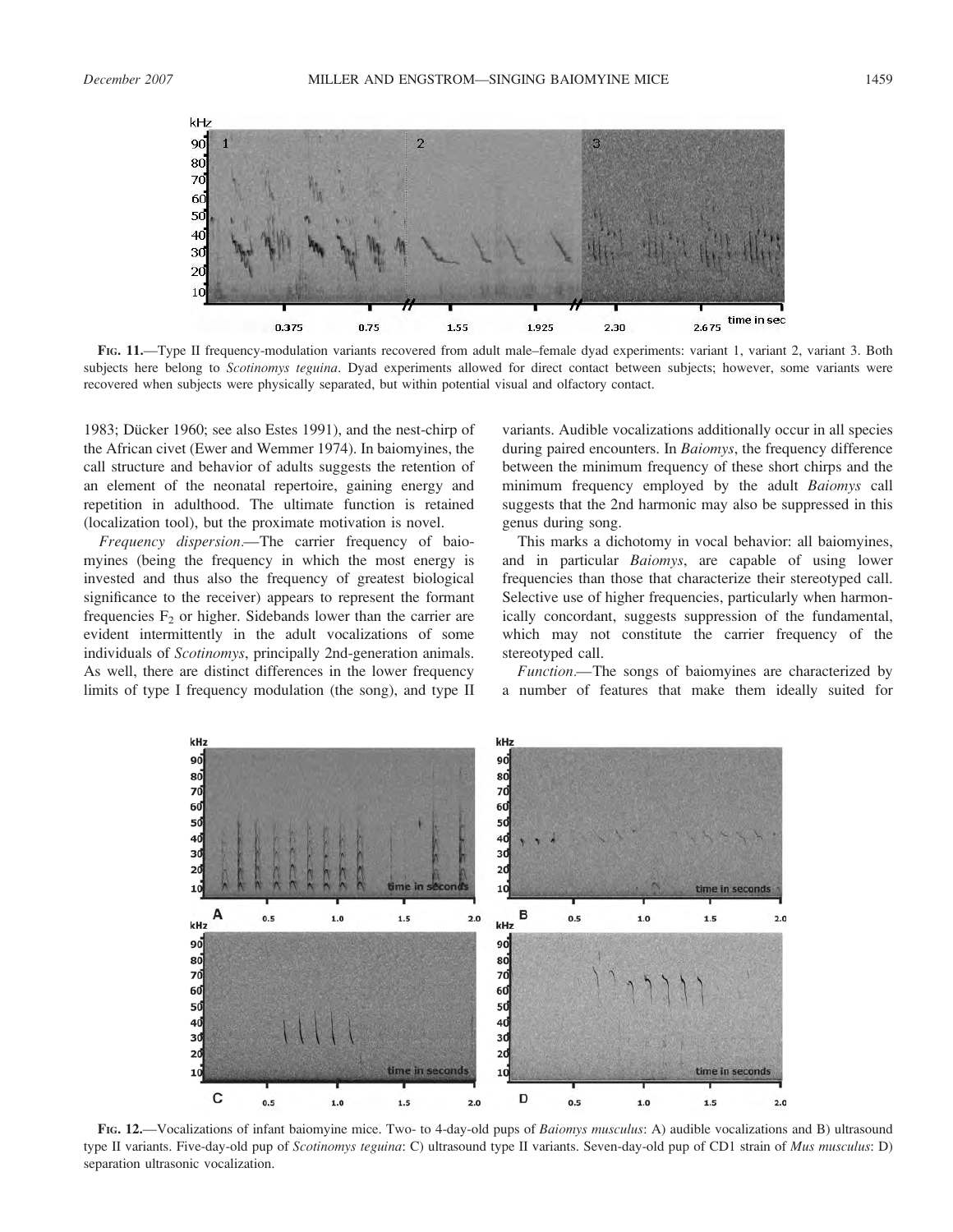localization. Calls that are frequency modulated and amplitude modulated in nature serve a role in identifying location, using cues such as harmonic degradation and attenuation to mark changes in position and distance (Bradbury and Verhencamp 1998; Lewis 1983; Peters and Wozencraft 1989). This is particularly true if the animal is at, or near, ground level (Gerhardt 1998), as is the case with the terrestrial habits of baiomyine mice. Likewise, maximum localization potential is achieved when sounds are broadband, repetitive, or ongoing (Lewis 1983; Waser 1977, 1982). Signals of low fundamental frequency, although favorably propagated over distance in forest environments, are quickly absorbed over ground when produced in a terrestrial context (Wiley and Richards 1978). Pure tones of narrow bandwidth suffer the least attenuation in cluttered habitats, such as in leaf litter or herbaceous forest edge, allowing signals to propagate more effectively. Conversely, short wavelengths associated with high spectral frequencies penetrate less easily in a cluttered environment and are subject to degradation and distortion.

The use of lower frequencies (such as those characterizing the calls of Scotinomys) may in part reflect ecological constraints on sound transmission in leaf litter and cluttered forest edge habitat typical of Scotinomys, in contrast with the more openly herbaceous and xeric habitats of Baiomys. Likewise, Baiomys is nocturnal and crepuscular (Eshelman and Cameron 1987; Packard 1960; Packard and Montgomery 1978), whereas Scotinomys is crepuscular and diurnal (Hooper and Carleton 1976). Habitats providing greater visual protection may allow foraging and social activity (including vocal communication) to take place during daylight by Scotinomys, relaxing constraints against the use of more persistent and localizable acoustic features.

Localizability entails an immediate risk to the signaler, if the signal falls within the hearing range of either predators or competitors. Payoffs can be manifold, ranging from increased vigilance and group safety, to the maintenance of pair contact, to locating potential mates. For instance, in the case of Richardson's ground squirrel, an increased ability to localize alarm call elements has been hypothesized to promote hypervigilance, potentially enhancing safety for conspecifics when in the presence of terrestrial predators (Sloan et al. 2005). As such, the production of localizable signals can reflect more proximate motivating factors, such as the reliable estimation of the location of a threat.

An improved ability to localize also would be important if calls with such features were co-opted to assume a role in reproductive behavior, or in pair-bond relationships. Both genera are known for solicitous social behavior, with evidence of parental investment by both sexes to varying degrees (Blair 1941; Hooper and Carleton 1976; but see also Packard 1960). The more elaborate calls of S. teguina and greater propensity for vocal reciprocity coincide with more extensive nest building, a greater degree of parental investment and cooperation, and features of life history that suggest a relatively more K-selected reproductive strategy (Hooper and Carleton 1976; sensu MacArthur and Wilson 1967). A more proximate role in reproductive behavior has been hypothesized for the use of frequency-modulated ultrasound. Such vocalizations, both simple and complex, are known to occur during mating in many species of murid mice, best known from studies of laboratory mice and rats (Bartholemy et al. 2004; Holy and Guo 2005; Nyby 1983; Nyby and Whitney 1978; Nyby et al. 1979, 1981). These vocalizations serve a purpose in courtship, hypothesized to represent a less-threatening, supplicatory state in males.

Invoking allometry in spectral features.—Darwin (1871, 1872) suggested that there was an inverse relationship between pitch and body size, observing that larger animals generally had voices of lower pitch than smaller animals, and likewise dominant animals (presumably larger in body size or mass) would produce vocalizations of lower pitch than subordinates. These relationships, summarized by Hauser (1997:476), in turn led to ideas regarding the assessment of size, pitch, and motivational state of the sender (see for instance Collias 1959; Morton 1977; Morton and Owings 1998). For example, an inverse relationship of body size to frequency spread has been noted within mysticetes and ondontocetes (Matthews et al. 1999), rhesus macaques (Fitch 1997), and other nonhuman primates (Hauser 1993). Given this, smaller mice should use higher frequencies than larger ones, when comparing taxa within the baiomyines. However, there are notable exceptions to the rule (summarized in Hauser 1997), particularly when mitigated by ongoing selection (Hauser 1993).

Both Baiomys and Scotinomys are tiny mice, with Baiomys being smaller on average than Scotinomys. Body mass in B. taylori ranges from 6 to 9 g (Eshelman and Cameron 1987) and B. musculus averages larger (7–9 g—Blair 1941; 8–12 g—Reid 1997), whereas S. teguina ranges from 7 to 13 g and S. xerampelinus from 9 to 13 g (Reid 1997; see also Hooper and Carleton 1976). Despite significant overlap in mass between B. musculus and either species of Scotinomys, the 2 genera are distinguishable in spectral elements. We would expect greater similarity in the frequency range and peak if pitch was a direct function of body size and mass. Given the smaller mass of B. taylori of the 2 Baiomys species, we would expect the song of B. taylori to have the highest frequencies used by the Baiomyini. Yet, B. musculus achieves the highest maximum and peak frequencies during song. Likewise, S. teguina can equal, or even exceed *B. taylori* in its upper frequency limit, despite the smaller average mass of B. taylori. As such, body size in the Baiomyini does not exhibit the expected negative correlation with performance frequency.

Behavioral systematics.—Species-specific call structure is generally termed signal ''identity'' (Peters and Wozencraft 1989). It is based on the presumption that vocal labels contain stable elements that are uniformly recognized by all conspecifics and coincide with taxonomic boundaries. Syntactic traits, found in some territorial songs, likewise correlate with genetic distances among taxonomic units (for instance Packert et al. 2003), and their variation can contain phylogenetic and phylogeographic signal. Thus, subtle acoustic differences among lineages can provide systematic information.

Loud long calls and song are taxonomically informative and have been used in a number of phylogenetic analyses (Geissman 1993; Haimoff et al. 1982; Strusaker 1970; Zimmerman et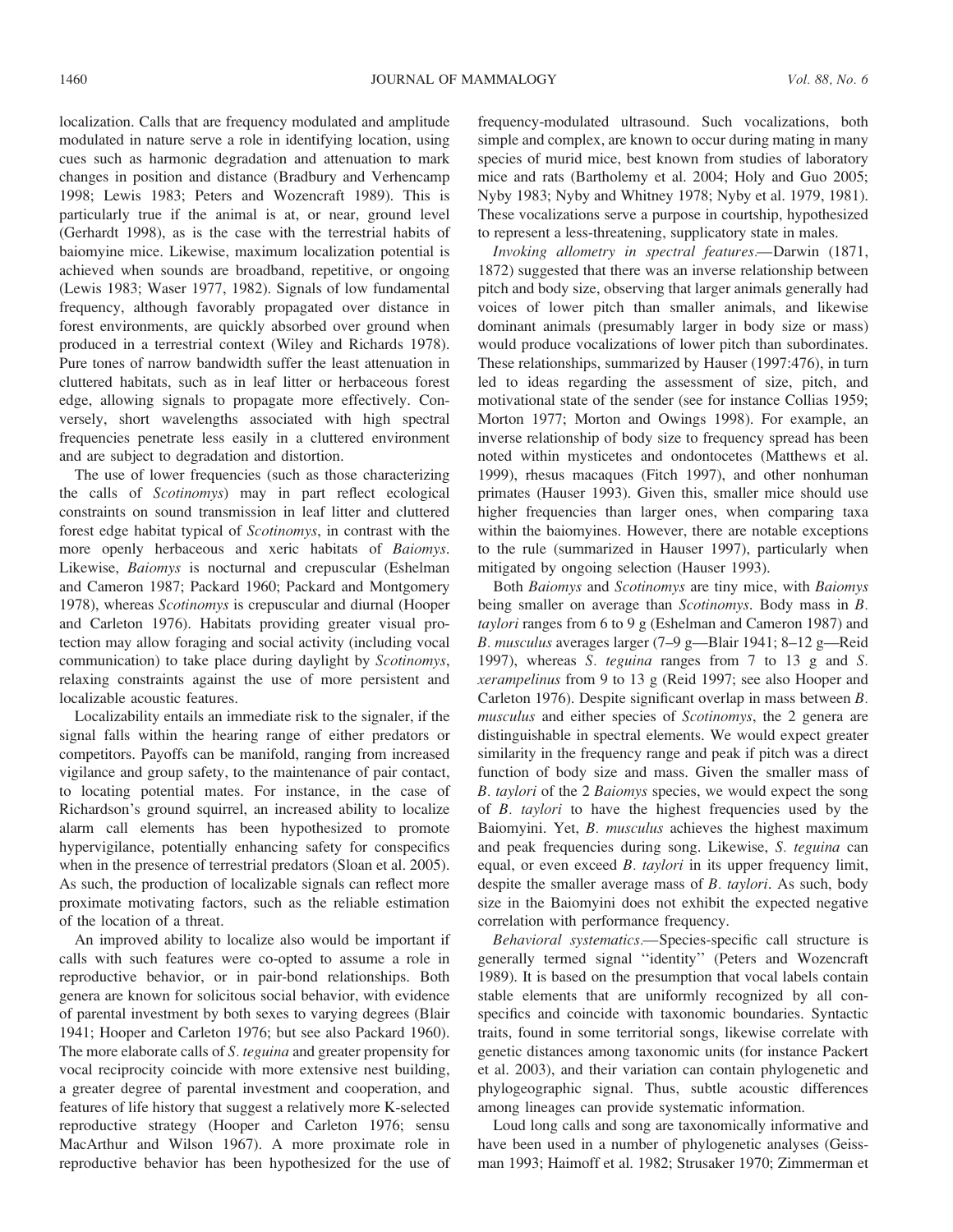al. 1988). The subfamily Neotominae (family Cricetidae) includes 16 genera and approximately 120 species of New World mice and rats (Musser and Carleton 2005). Although systematic relationships within this subfamily are not fully resolved, formal recognition of the tribe Biaomyini is supported by both morphological and molecular evidence (Bradley et al. 2004; Carleton 1980; Carleton et al. 1975; Engel et al. 1998; Hooper and Musser 1964; Musser and Carleton 2005; Rogers et al. 2005). We now add behavioral evidence that is likewise synapomorphic, but also taxonomically informative at the species level: the steeply modulated, temporally complex and highly stereotyped songs of Baiomys and Scotinomys.

The calls of the 2 genera of baiomyines are of a character and nature undocumented in other murid taxa. Overall, taxonomic structure is well defined and unambiguous, regardless of sex. However, the degree to which sexes segregate in multivariate space is also a unique taxonomic character. The principal component analysis indicates that, in accord with the univariate data, Scotinomys in general are more dimorphic than Baiomys, with nearly complete separation of males and females. B. musculus has less pronounced separation of sexes and, in B. taylori, males and females are randomly interspersed (monomorphic). Thus, although both the temporal and spectral elements in the baiomyine call contribute to species identity, the degree of dimorphism present in them also appears taxonomically significant.

Investigations among related genera of neotomine rodents suggest that repetitive and stereotyped vocal signals are not confined to the baiomyine clade, but have been identified in Onychomys (Hafner and Hafner 1978), Reithrodontomys (J. R. Miller, in litt.), and some species of Peromyscus (Houseknecht 1968; Kalcounis-Rueppell et al. 2006; Sales and Pye 1974; also J. R. Miller and M. D. Engstrom, in litt.). These additional genera form an outgroup to the Baiomyini (the Reithrodontomyini, after Musser and Carleton [2005]), and their calls are, like those of Baiomys, of short duration with a limited number of notes. Further analyses are necessary to ascertain the systematic polarity of song characteristics in evolutionary terms (i.e., what elements of song are ancestral versus derived).

Evolutionary progression in human language, from simple to complex, has been suggested (Changizi 2001; see also Hauser [1997] and Zuberbühler [2002]). Given this premise, the shorter, more rhetorical song of Baiomys should be closer to the ancestral state in outgroup comparison, relative to the longer and more repetitive song of Scotinomys. However, genetic strains of M. musculus are known to produce ultrasonic ''songs,'' with putative syntactic structure that is complex, varied, and stimulus bound (see Holy and Guo 2005). Determining polarity becomes complicated if M. musculus is used as a more distant outgroup. Under this construct the short, stereotyped songs of Baiomys appear derived. Syllabic structure also suggests there is more discrete variability in Baiomys song, compared to the more highly repetitive song of Scotinomys, making assessment of relative complexity difficult.

Despite this, baiomyines comprise 1 of the few known examples where there is evidence of a distinct pattern of frequency-modulated stereotypic song in adult mice, concomitant with similar frequency-modulated elements in the neonatal vocal repertoire. There are few developmental data pertaining to the acoustic behavior of baiomyine species, so it is unclear whether our limited observations of pups of B. musculus and S. teguina can link a juvenile precursor to adult song. Whether retained or derived as a behavioral feature, unique song similarities among the Baiomyini underpin its cohesion as a clade.

#### ACKNOWLEDGMENTS

We thank R. Dowler, Department of Biology, Angelo State University, San Angelo, Texas, for allowing us to house and record a study colony of Baiomys and Onychomys, and for the opportunity to observe these mice, both in the laboratory and the field. We also thank E. Arellano, D. Valenzuela, and F. Gonzalez, Centro de Educación Ambiental e Investigación Sierra de Huautla, Universidad Autonoma del Estado de Morelos, for providing laboratory facilities in Morelos, Mexico, and access to field sites, but especially for the hospitality extended during the many legs of this research. M. Hidalgo, Station Manager, Estacion Biologica Monteverde, Costa Rica, kindly extended access to outbuildings and assisted with many logistical issues during fieldwork in Costa Rica. We thank J. Guevera, El Ministerio Del Ambiente y Energia, Sistema Nacional de Areas de Conservacion, Costa Rica, for assistance navigating the logistics involved in obtaining our laboratory colony. D. Valenzuela provided the sample of B. musculus (Mexico), and R. Dowler the samples of B. taylori and Onychomys. Work in Texas occurred also under scientific permit No. SPR-0602-224. The Scotinomys sample was obtained under the Costa Rican Government scientific permits 225-201-OFAU and 047-2002- OFAU, and Area de Conservación Cordillera Volcaníca Central y el Programa de Investigaciónes, Costa Rica (ACCVC), scientific permit 2001-ACCVC-028. This study was funded by the Royal Ontario Museum Trust Fund (MDE), Connaught Foundation Open Fellowship (JRM), and the Ontario Graduate Scholarship Program (JRM).

# LITERATURE CITED

- ACKERS, S. H., AND C. N. SLOVODCHIDKOFF. 1999. Communication of stimulus size and shape in alarm calls of Gunnison's prairie dogs, Cynomys gunnisoni. Ethology 105:149–162.
- ALLIN, J. T., AND E. M. BANKS. 1971. Effects of temperature on ultrasound production by infant albino rats. Developmental Psychobiology 4:149–156.
- ANDERSSON, M. 1994. Sexual selection. Princeton University Press, Princeton, New Jersey.
- BARTHOLEMY, M., B. E. F. GOURBAL, C. GABRION, AND G. PETIT. 2004. Influence of the female sexual cycle on BALB/c mouse calling behaviour during mating. Naturwissenchaften 91:135–138.
- BEE, M. A., AND H. C. GERHARDT. 2001. Neighbor–stranger discrimination by territorial male bull frogs (Rana catesbeiana): I. Acoustic basis. Animal Behaviour 62:1129–1140.
- BEHR, O., AND O. VON HELVERSEN. 2004. Bat serenades—complex courtship songs of the sac-winged bat (Saccopteryx bilineata). Behavioral Ecology and Sociobiology 56:106–115.
- BEN-YAACOV, R., AND Y. YOM-TOV. 1983. On the biology of the Egyptian mongoose, Herpestes ichneumon, in Israel. Zeitschrift für Säugetierkunde 48:34-45.
- BLAIR, W. F. 1941. Observations on the life history of Baiomys taylori subater. Journal of Mammalogy 22:378–383.
- BRADBURY, J. W., AND S. L. VEHRENCAMP. 1998. Principles of animal communication. Sinauer Associates, Inc., Publishers, Sunderland, Massachusetts.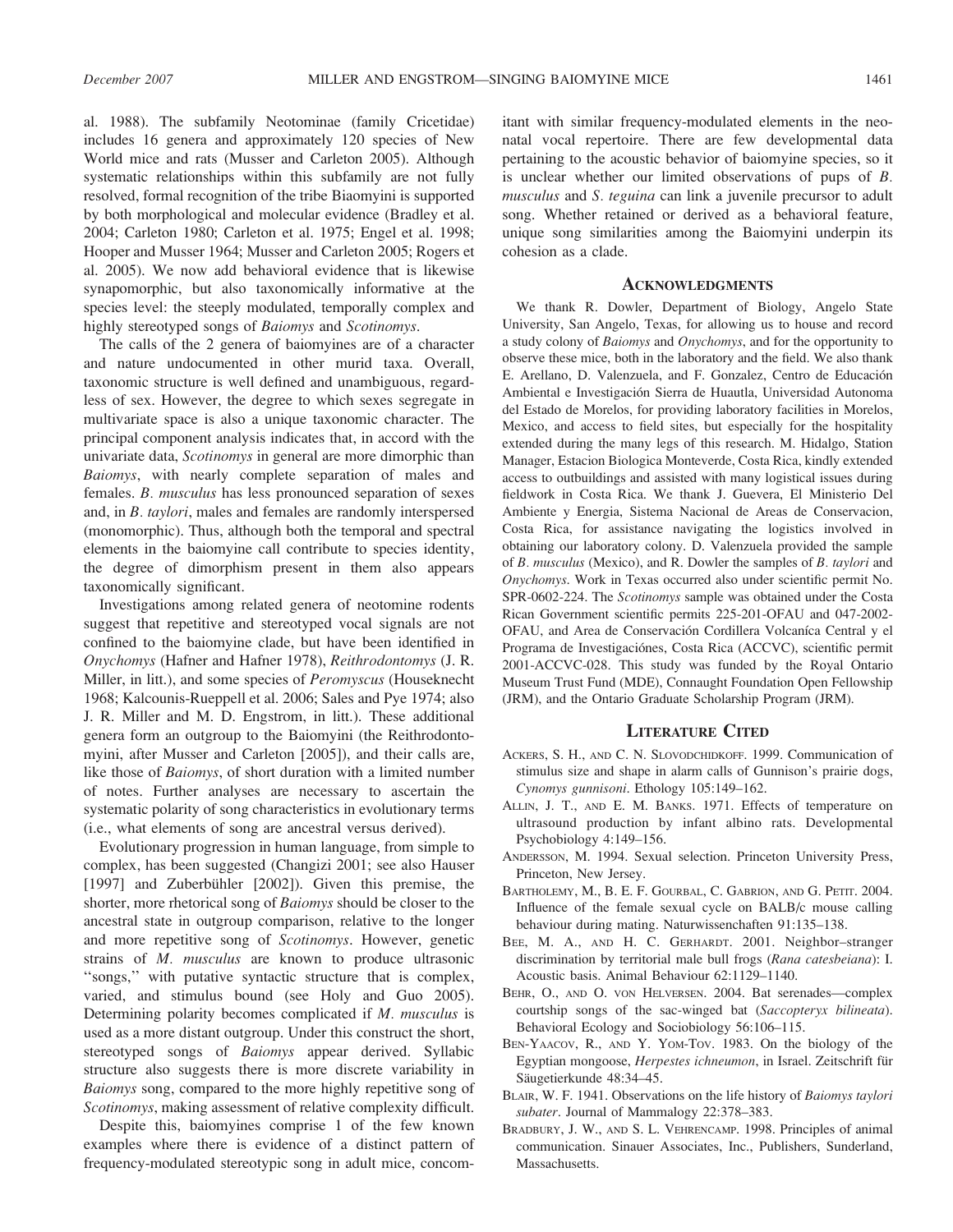- BRADLEY, R. D., C. W. EDWARDS, D. S. CARROLL, AND C. W. KILPATRICK. 2004. Phylogenetic relationships of neotomine– peromyscine rodents: based on DNA sequences from the mitochondrial cytochrome-b gene. Journal of Mammalogy 85:389–395.
- BRANCHI, I., D. SANTUCCI, AND M. PUOPOLO. 2004. Neonatal behaviors associated with ultrasonic vocalizations in mice (Mus musculus): a slow-motion analysis. Developmental Psychobiology 44:37–44.
- BROUGHTON, W. B. 1963. Method in bioacoustic terminology. Pp. 1– 24 in Acoustic behaviour of animals (R. G. Busnel, ed.). Elsevier Co., London, United Kingdom.
- BROUGHTON, W. B. 1963. Clossorial index. Pp. 824–910 in Acoustic behaviour of animals (R. G. Busnel, ed.). Elsevier Co., London, United Kingdom.
- CARLETON, M. D. 1980. Phylogenetic relationships in neotomine– peromyscine rodents (Muroidea) and a reappraisal of the dichotomy within New World Cricetinae. Miscellaneous Publications, Museum of Zoology, University of Michigan 157:1–146.
- CARLETON, M. D., E. T. HOOPER, AND J. HONACKI. 1975. Karyotypes and accessory reproductive glands in the rodent genus Scotinomys. Journal of Mammalogy 56:916–921.
- CATCHPOLE, C. K., AND P. J. B. SLATER. 1995. Bird song: biological themes and variations. Cambridge University Press, Cambridge, United Kingdom.
- CHANGIZI, M. A. 2001. Universal scaling laws for hierarchical complexity in languages, organisms, behaviors and other combinatorial systems. Journal of Theoretical Biology 211:277–295.
- CHIVERS, D. J., AND S. P. GITTINS. 1978. Diagnostic features of gibbon species. International Zoo Yearbook 18:157–164.
- CLARK, A. P., AND R. W. WRANGHAM. 1993. Acoustic analysis of wild chimpanzee pant hoots: do Kibale Forest chimpanzees have an acoustically distinct food arrival pant hoot? American Journal of Primatology 31:99–109.
- COHEN, J. A., AND M. W. FOX. 1976. Vocalizations of wild canids and possible effects of domestication. Behavioural Processes 1:77–92.
- COLLIAS, N. E. 1959. An ecological and functional classification of animal sounds. Pp. 368–391 in Animal sounds and communication (W. E. Lanyon and W. N. Tavolga, eds.). Publication 7. American Institute of Biological Sciences, Washington, D.C.
- COWLISHAW, G. 1992. Song function in the gibbons. Behaviour 121:131–153.
- CROCROFT, R. B., AND M. J. RYAN. 1995. Patterns of advertisement call evolution in toads and chorus frogs. Animal Behaviour 49:283–303.
- DARWIN, C. 1871. The descent of man and selection in relation to sex. John Murray, London, United Kingdom.
- DARWIN, C. 1872. The expression of emotions in man and animals. John Murray, London, United Kingdom.
- DATE, E. M., R. E. LEMON, D. M. WEARY, AND A. K. RICHTER. 1991. Species identity by birdsong: discrete or additive information? Animal Behaviour 41:111–120.
- DAVIDSON, S. M., AND G. S. WILKINSON. 2004. Function of male song in the greater white-lined bat, Saccopteryx bilineata. Animal Behaviour 67:883–891.
- DEMPSTER, E. R., R. DEMPSTER, AND M. R. PERRIN. 1992. A comparative study of the behavior of six taxa of male and female gerbils in intra- and interspecific encounters. Ethology 91:25–45.
- DOOLING, R. J. 1991. Hearing in birds. Pp. 545–559 in The evolutionary biology of hearing (D. Webster, R. Fay, and A. Popper, eds.). Springer Verlag, New York.
- DÜCKER, G. 1960. Beobachtungen über das Paarungsverhalten des Ichneumons (Herpestes ichneumon L.). Zeitschrift für Säugetierkunde 25:47–51.
- EBERHARDT, L. 1994. Oxygen consumption during singing by male Carolina wrens (Thryothorus ludovicianus). Auk 111:124–130.
- EDWARDS, E. P. 1943. Hearing ranges of four species of birds. Auk 60:239–241.
- EHRET, G. 1992. Categorical perception of mouse-pup ultrasounds in the temporal domain. Animal Behaviour 43:409–416.
- EISENBERG, J. F., AND M. LOCKHART. 1972. An ecological reconnaissance of of Wilpattu National Park, Ceylon. Smithsonian Contributions in Zoology 101:1–118.
- ENGEL, S. R., K. M. HOGAN, J. F. TAYLOR, AND S. K. DAVIS. 1998. Molecular systematics and paleobiogeography of the South American sigmodontine rodents. Molecular Biology and Evolution 15:35–49.
- ERIKSSON, D., AND L. WALLIN. 1986. Male bird song attracts females: a field experiment. Behavioral Ecology and Sociobiology 19: 297–299.
- ESHELMAN, B. D., AND G. N. CAMERON. 1987. Baiomys taylori. Mammalian Species 285:1–7.
- ESTES, R. D. 1991. The behavior guide to African mammals. University of California Press, Berkeley.
- EWER, R. F., AND C. WEMMER. 1974. The behavior in captivity of the African civet, Civettictis civetta (Schrever). Zietschrift für Tierpsychologie 34:359–394.
- FITCH, W. T. 1997. Vocal tract length and formant frequency dispersion correlate with body size in rhesus macaques. Journal of the Acoustic Society of America 102:1213–1222.
- GALEF, B. G., JR., AND S. JEIMY 2003. Ultrasonic vocalizations and social learning of food preferences by female Norway rats. Animal Behaviour 68:483–487.
- GANNON, W. L., R. S. SIKES, AND THE ANIMAL CARE AND USE COMMITTEE OF THE AMERICAN SOCIETY OF MAMMALOGISTS. 2007. Guidelines of the American Society of Mammalogists for the use of wild mammals in research. Journal of Mammalogy 88:809–823.
- GEISSMAN, T. 1993. Evolution of communication in gibbons (Hylobatidae). PhD thesis, Anthropological Institute, Philosophy, Faculty II, Zurich University, Zurich, Switzerland.
- GEORGE, W. 1981. Species-typical calls in the Ctenodactylidae (Rodentia). Journal of Zoology (London) 195:39–52.
- GERHARDT, H. C. 1998. Acoustic signals of animals: recording, field measurements, analysis and description. Pp. 1–23 in Animal acoustic communication (S. L. Hopp, M. J. Owren, and C. S. Evans, eds.). Springer, New York.
- GIL, D., AND P. J. B. SLATER. 2000. Song organization and singing patterns of the willow warbler, Phylloscopus trochilus. Behavior 137:759–782.
- HAFNER, M. S., AND D. J. HAFNER. 1978. Vocalizations of grasshopper mice (genus Onychomys). Journal of Mammalogy 60:85–94.
- HAIMOFF, E. H., D. J. CHIVERS, S. P. GITTINS, AND T. WHITTEN. 1982. A phylogeny of gibbons (Hylobates spp.) based on morphological and behavioural characters. Folia Primatologica 39:213–237.
- HARRINGTON, F. H. 1983. Aggressive howling in wolves. Animal Behaviour 35:7–12.
- HARRINGTON, F. H., AND L. D. MECH. 1979. Wolf howling and its role in territory maintenance. Behaviour 68:207–248.
- HARRINGTON, F. H., AND L. D. MECH. 1983. Wolf pack spacing: howling as a territory-independent spacing mechanism in a territorial population. Behavioral Ecology and Sociobiology 12: 161–168.
- HASHIMOTO, H., T. R. SAITO, AND N. NORITANI. 2001. Comparative study on isolation calls emitted from hamster pups. Experimental Animals 50:313–318.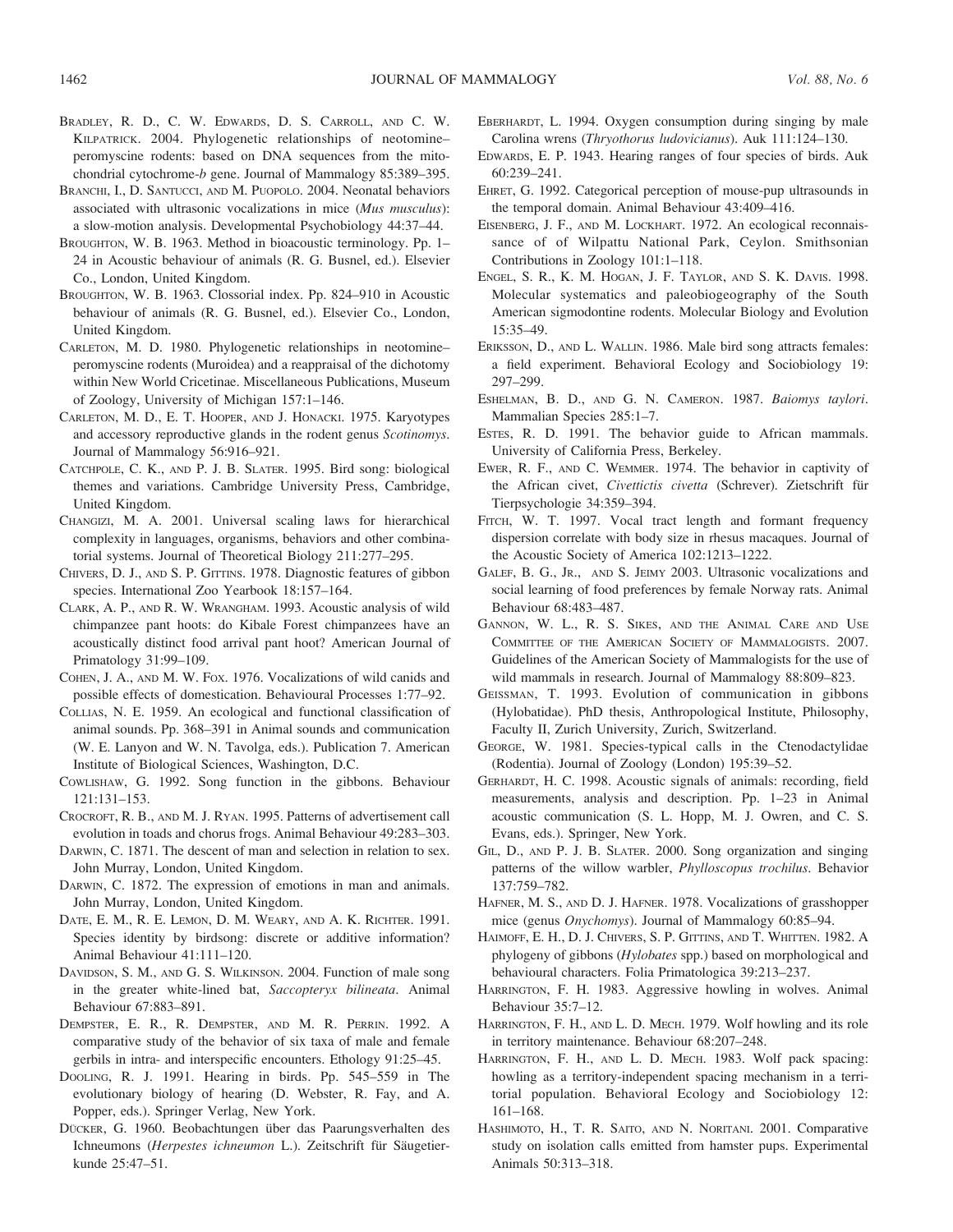- HAUSER, M. D. 1993. The evolution of nonhuman vocalizations: effects of phylogeny, body weight and motivational state. American Naturalist 142:528–542.
- HAUSER, M. D. 1997. The evolution of communication. MIT Press, Cambridge, Massachusetts.
- HILL, R. W., AND G. A. WYSE. 1989. Animal physiology. 2nd ed. Harper Collins Publishers, New York.
- HOHMANN, G., AND B. FRUTH. 1994. Structure and use of distance calls in wild bonobos (Pan paniscus). International Journal of Primatology 15:767–782.
- HOLY, T. E., AND Z. GUO. 2005. Ultrasonic songs of male mice. PLoS Biology 3:e386.
- HOOPER, E. T. 1972. A synopsis of the rodent genus Scotinomys. Occasional Papers, Museum of Zoology, University of Michigan 665:1–31.
- HOOPER, E. T., AND M. D. CARLETON. 1976. Reproduction, growth and development in two contiguously allopatric rodent species, genus Scotinomys. Miscellaneous Publications, Museum of Zoology, University of Michigan 151:1–52.
- HOOPER, E. T., AND G. G. MUSSER. 1964. Notes on the classification of the rodent genus Peromyscus. Occasional Papers, Museum of Zoology, University of Michigan 635:1–13.
- HORN, A. 1992. Field experiments on the perception of song types in birds. Pp. 191–200 in Playback and studies of animal communication (P. K. McGregor, ed.). Plenum Press, New York.
- HOUSEKNECHT, C. R. 1968. Sonographic analysis of vocalizations of three species of mice. Journal of Mammalogy 49:555–560.
- JOHNSON, L. S., AND W. A. SEARCY. 1996. Female attraction to male song in house wrens (Troglodytes aedon). Behaviour 133:357-366.
- KALCOUNIS-RUEPPELL, M. C., J. D. METHENY, AND M. J. VONHOF. 2006. Production of ultrasonic vocalizations by Peromyscus mice in the wild. Frontiers in Zoology 3:3.
- KLUMP, G. M., E. KRETZSCHMAR, AND E. CURIO. 1986. The hearing of an avian predator and its avian prey. Behavioral Ecology and Sociobiology 18:317–323.
- KROODSMA, D. E. 1982. Song repertoires: problems in their definition and use. Pp. 125–146 in Acoustic communication in birds (E. D. Kroodsma, E. H. Miller, and H. Ouellet, eds.). Vol. 2. Academic Press, New York.
- LENGAGNE, T., J. LAUGA, AND T. AUBIN. 2001. Intra-syllabic acoustic signatures used by the king penguin in parent–chick recognition: an experimental approach. Journal of Experimental Biology 204: 663–672.
- LEWIS, B. 1983. Bioacoustics, a comparative approach. Academic Press, Toronto, Ontario, Canada.
- LUI, R. C., K. D. MILLER, M. M. MERZENICH, AND C. E. SCHREINER. 2003. Acoustic variability and distinguishability among mouse ultrasonic vocalizations. Journal of the Acoustical Society of America 114:3412–3422.
- MACARTHUR, R. H., AND E. O. WILSON. 1967. The theory of island biogeography. Princeton University Press, Princeton, New Jersey.
- MARTIN, P., AND P. BATESON. 1993. Measuring behaviour, an introductory guide. 2nd ed. Cambridge University Press, Cambridge, United Kingdom.
- MATTHEWS, J. N., L. E. RENDELL, J. C. D. GORDON, AND D. W. MACDONALD. 1999. A review of frequency and time parameters of cetacean tonal calls. Bioacoustics 10:41–71.
- MCCARTY, J. P. 1996. The energetic cost of begging in nestling passerines. Auk 113:178–188.
- MCWILLIAM, A. N. 1987. Territorial and pair behaviour of the African false vampire bat, Cardioderma cor (Chiroptera: Megadermatidae) in coastal Kenya. Journal of Zoology (London) 213:243–252.
- MITANI, J. C., T. HASAGAWA, J. GROS-LOUIS, AND P. MARLER. 1992. Dialects in wild chimpanzees? American Journal of Primatology 27:233–243.
- MITANI, J. C., AND P. MARLER. 1989. A phonetical analysis of male gibbon singing behaviour. Behaviour 106:20–45.
- MOLES, A., AND F. D'AMATO. 2000. Ultrasonic vocalization by female mice in the presence of a conspecific carrying food cues. Animal Behaviour 60:689–694.
- MOORE, D. S., AND G. P. MCCABE. 1993. Introduction to the practice of statistics. W. H. Freeman and Company, New York.
- MORRIS, G. K. 1980. Calling display and mating behaviour of Copiphora rhinoceros Picket (Orthoptera: Tettigoniidae). Animal Behaviour 28:42–51.
- MORTON, E. S. 1977. On the occurrence and significance of motivation-structural rules in some bird and mammal sounds. American Naturalist 111:855–869.
- MORTON, E. S., AND D. H. OWINGS. 1998. Animal vocal communication: a new approach. Cambridge University Press, Cambridge, United Kingdom.
- MUSSER, G. G., AND M. D. CARLETON. 2005. Superfamily Muroidea. Pp. 894–1531 in Mammal species of the world: a taxonomic and geographic reference (D. E. Wilson and D. M. Reeder, eds.). 3rd ed. Johns Hopkins University Press, Baltimore, Maryland.
- NEGUS, V. E. 1949. The comparative anatomy and physiology of the larynx. Hafner Publishing Company, New York.
- NOWICKI, S., AND W. A. SEARCY. 2004. Song function and the evolution of female preferences: why birds sing, why brains matter. Annals of the New York Academy of Sciences 1016:704–723.
- NYBY, J. G. 1983. Ultrasonic vocalizations during sex behaviour of male house mice (Mus musculus). Behavioral and Neural Biology 39:128–134.
- NYBY, J., AND G. WHITNEY. 1978. Ultrasonic communication of adult myomorph rodents. Neuroscience and Biobehavioural Reviews  $2.1 - 14$
- NYBY, J. G., C. J. WYSOCKI, G. WHITNEY, AND G. DIZINNO. 1979. Elicitation of male mouse (Mus musculus) ultrasonic vocalizations. I. Urinary cues. Journal of Comparative and Physiological Psychology 93:957–975.
- NYBY, J. G., C. J. WYSOCKI, G. WHITNEY, G. DIZINNO, J. SCHNEIDER, AND A. NUNEZ. 1981. Stimuli for male mouse (Mus musculus) ultrasonic courtship vocalizations: presences of female chemosignals and/or absence of male chemosignals. Journal of Comparative and Physiological Psychology 95:623–629.
- OKON, E. E. 1972. Factors affecting ultrasound production in infant rodents. Journal of the Zoological Society of London 168: 139–148.
- PACKARD, R. L. 1960. Speciation and evolution of the pygmy mice, genus Baiomys. University of Kansas Publications, Museum of Natural History 9:579–670.
- PACKARD, R. L., AND J. B. MONTGOMERY. 1978. Baiomys musculus. Mammalian Species 102:1–3.
- PACKERT, M., J. MARTENS, J. KOSUCH, A. NAZARENKO, AND M. VEITH. 2003. Phylogenetic signal in the song of crests and kinglets (Aves: Regulus). Evolution 57:616–629.
- PAYNE, R. S., AND S. McVAY. 1971. Songs of humpback whales. Science 173:585–597.
- PETERS, G., AND W. C. WOZENCRAFT. 1989. Acoustic communication by fissiped carnivores. Pp. 14–56 in Carnivore behavior, ecology and evolution (J. Gittleman, ed.). Cornell University Press, Ithaca, New York.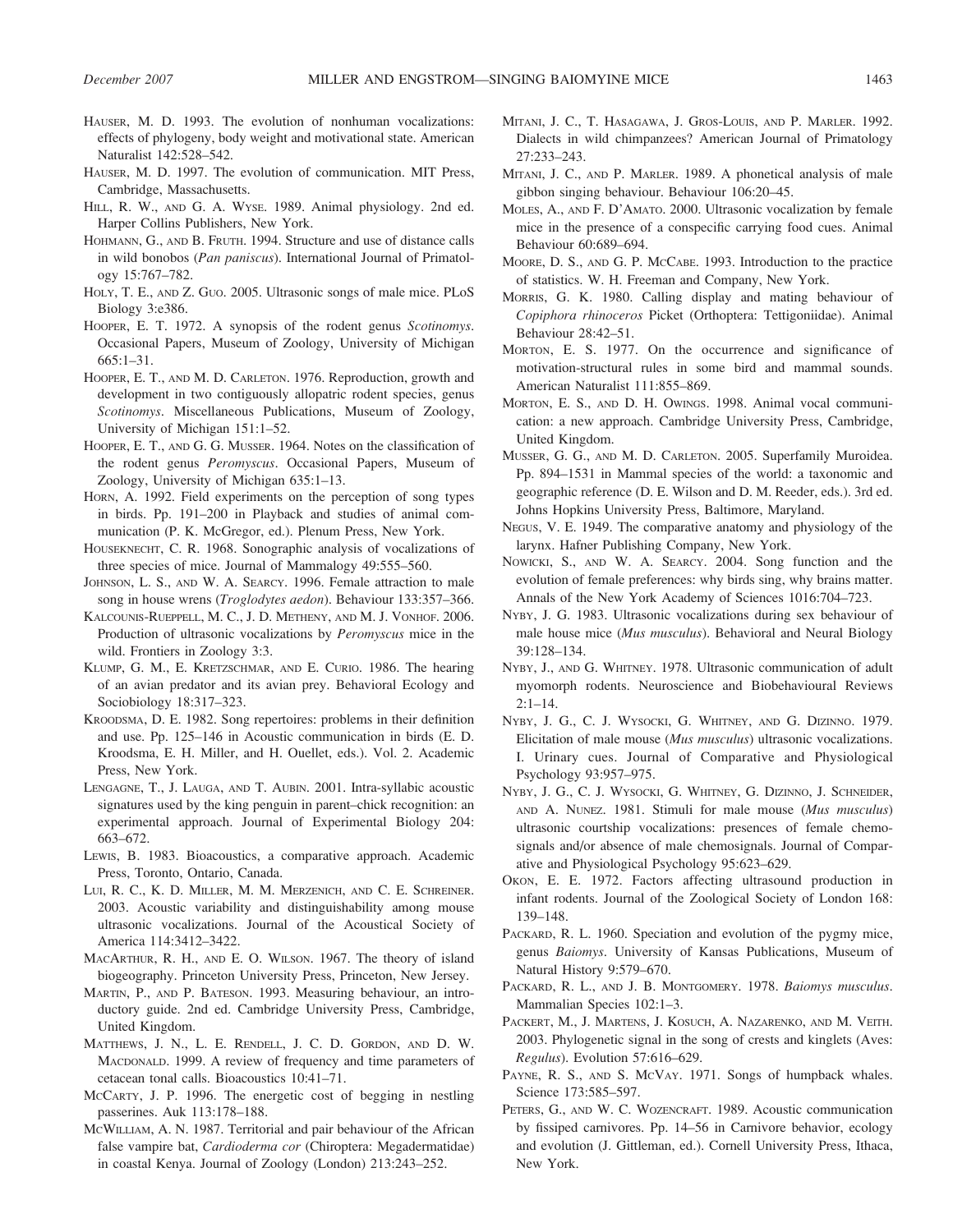- PODOS, J., S. PETERS, T. RUDNICKY, P. MARLER, AND S. NOWICKI. 1992. The organization of song repertoires in song sparrows: themes and variations. Ethology 90:89–106.
- PYE, J. D., AND W. R. LANGBAUER, JR. 1998. Ultrasound and infrasound. Pp. 221–250 in Animal acoustic communication (S. L. Hopp, M. J. Owren, and C. S. Evans, eds.). Springer Verlag, New York.
- RAEMAEKERS, J. J., P. M. RAEMAEKERS, AND E. H. HAIMOFF. 1984. Loud calls of the gibbons (Hylobates lar): repertoire, organization and context. Behaviour 91:146–189.
- REID, F. A. 1997. A field guide to the mammals of Central America and southeast Mexico. Oxford University Press, New York.
- ROGERS, D. S., M. D. ENGSTROM, AND E. ARELLANO. 2005. Phylogenetic relationships among neotomine rodents; allozyme evidence. Pp. 427-440 in Contribuciones mastozoológicas en homenaje a Bernardo Villa (V. Sánchez-Cordero and R. A. Medellín, eds.). Instituto de Biología y Instituto de Ecologia, Universidad Nacional Autónoma de México (UNAM) and Comisión Nacional para el Conocimiento y Uso de la Biodiversidad (CONOBIO), Mexico City, Mexico.
- SALES, G. D., AND D. PYE. 1974. Ultrasonic communication by animals. Chapman & Hall, London, United Kingdom.
- SALES, G. D., AND J. C. SMITH. 1978. Comparative studies of the ultrasonic calls of infant murid rodents. Developmental Psychobiology 11:595–619.
- SCHWARTZKOPFF, J. 1955. On the hearing of birds. Auk 72:340–347.
- SEWELL, G. D. 1970. Ultrasonic communication in rodents. Nature 227:410.
- SIEBER, O. J. 1984. Vocal communication in racoons (Procyon lotor). Behaviour 96:130–163.
- SLOAN, J. L., D. R. WILSON, AND J. F. HARE. 2005. Functional morphology of Richardson's ground squirrel, Spermophilus richardsonii, alarm calls: the meaning of chirps, whistles and chucks. Animal Behaviour 70:937–944.
- SMITH, J. C. 1976. Responses of adult mice to models of infant calls. Journal of Comparative and Physiological Psychology 90:1105– 1115.
- STRUSAKER, T. T. 1970. Phylogenetic implications of some vocalizations of Cercopithecus monkeys. Pp. 365–444 in Old World monkeys: evolution, systematics, and behavior (J. R. Napier and P. H. Napier, eds.). Academic Press, New York.
- TERHUNE, J. M. 1974. Directional hearing of a harbor seal in air and water. Journal of the Acoustical Society of America 56:1862–1865.
- THOMPSON, T. J., H. E. WINN, AND P. J. PERKINS. 1979. Mysticete sounds. Pp. 403–431 in Behaviour of marine animals: current perspectives in research. Vol. 3. Cetaceans (H. E. Winn and B. L. Olla, eds.). Plenum Press, New York.
- THORPE, W. H. 1961. Bird-song. The biology of vocal communication and expression in birds. Cambridge University Press, Cambridge, United Kingdom.
- WARBURTON, V. L., G. D. SALES, AND S. R. MILLIGAN. 1989. The emission and elucidation of mouse ultrasonic vocalizations and the effects of age, sex and gonadal status. Physiology and Behavior 45:41–47.
- WASER, P. M. 1977. Individual recognition, intergroup cohension and intergroup spacing: evidence from sound playback to forest monkeys. Behaviour 60:28–74.
- WASER, P. M. 1982. The evolution of male loud calls among mangabeys and baboons. Pp. 117–143 in Primate communication (C. T. Snowdon, C. H. Brown, and M. R. Petersen, eds.). Cambridge University Press, Campbridge, United Kingdom.
- WHITE, N. R., M. PRASAD, R. J. BARFIELD, AND J. G. NYBY. 1998. 40 and 70-kHz vocalizations of mice (Mus musculus) during copulation. Physiology and Behavior 63:467–473.
- WILEY, R. H., AND D. G. RICHARDS. 1978. Physical constraints on acoustic communication in the atmosphere: implications for the evolution of animal vocalizations. Behavioral Ecology and Sociobiology 3:69–94.
- WILSON, D. R., AND J. F. HARE. 2004. Ground squirrel uses ultrasonic alarms. Nature 430:523.
- W<sub>IN</sub>, H. E., ET AL. 1981. Song of the humpback whale—population comparisons. Behavioral Ecology and Sociobiology 8:41–46.
- ZAHAVI, A. 1980. Ritualization and the evolution of movement signals. Behaviour 72:77–81.
- ZIMMERMAN, E., S. K. BEARDER, G. A. DOYLE, AND A. B. ANDERSON. 1988. Variations in vocal patterns of Senegal and South African lesser bushbabies and their implications for taxonomic relationships. Folia Primatologica 51:87–105.
- ZUBERBÜHLER, K. 2002. A syntactic rule in forest monkey communication. Animal Behaviour 63:293–299.

Submitted 8 November 2006. Accepted 1 March 2007.

Associate Editor was R. Mark Brigham.

### **APPENDIX I**

Accession numbers and localities of individual specimens reported in this analysis, with the number of calls comprising their sample appearing in brackets: Baiomys musculus, 5 females, 4 males (Sierra de la Hualtla, Mexico, ROM 117113 [28], 117124 [39], 117126 [5], 117127 [39], 117128 [40], 117129 [29], 117130 [27], 117132 [3], BmX unaccessioned male [26]); B. taylori, 7 females, 6 males (Camp Bowie, Texas; ROM 117144 [25], 117145 [5], 117146 [42], 117147 [28], 117148 [41], 117149 [38], 117150 [43], 114883 [15], 114884 [6], 114885 [30], 114886 [25], 114896 [17], BtF unaccessioned male [4]); Scotinomys teguina, 8 females plus 2 additional  $F_2$  females, 8 males plus 4 additional F<sub>2</sub> males (Cartago, Costa Rica, ROM 116802 [21], 116803 [32], 116806 [25], 116807 [33], 116808 [8], 116809 [20], 116815 [20], 116816 [25], 116823 [14], 116833 [31], 116846 [33], 117151 [20], 117156 [20], 117158 [32], F48793 [41], F48856 [27]; Allajuela, Costa Rica, ROM 117154 [22]; San José, Costa Rica, ROM 116831 [25], 116832 [21], 117155 [35], 117157 [48], 117162 [34]); and S. *xerampelinus*, 4 females, 4 males plus 1 additional  $F_2$ male (Cartago, Costa Rica, ROM 116810 [43], 116812 [31], 116813 [22], 116828 [30], 116829 [31], 117159 [31], 117708 [38], 117709 [18], 117710 [28]).